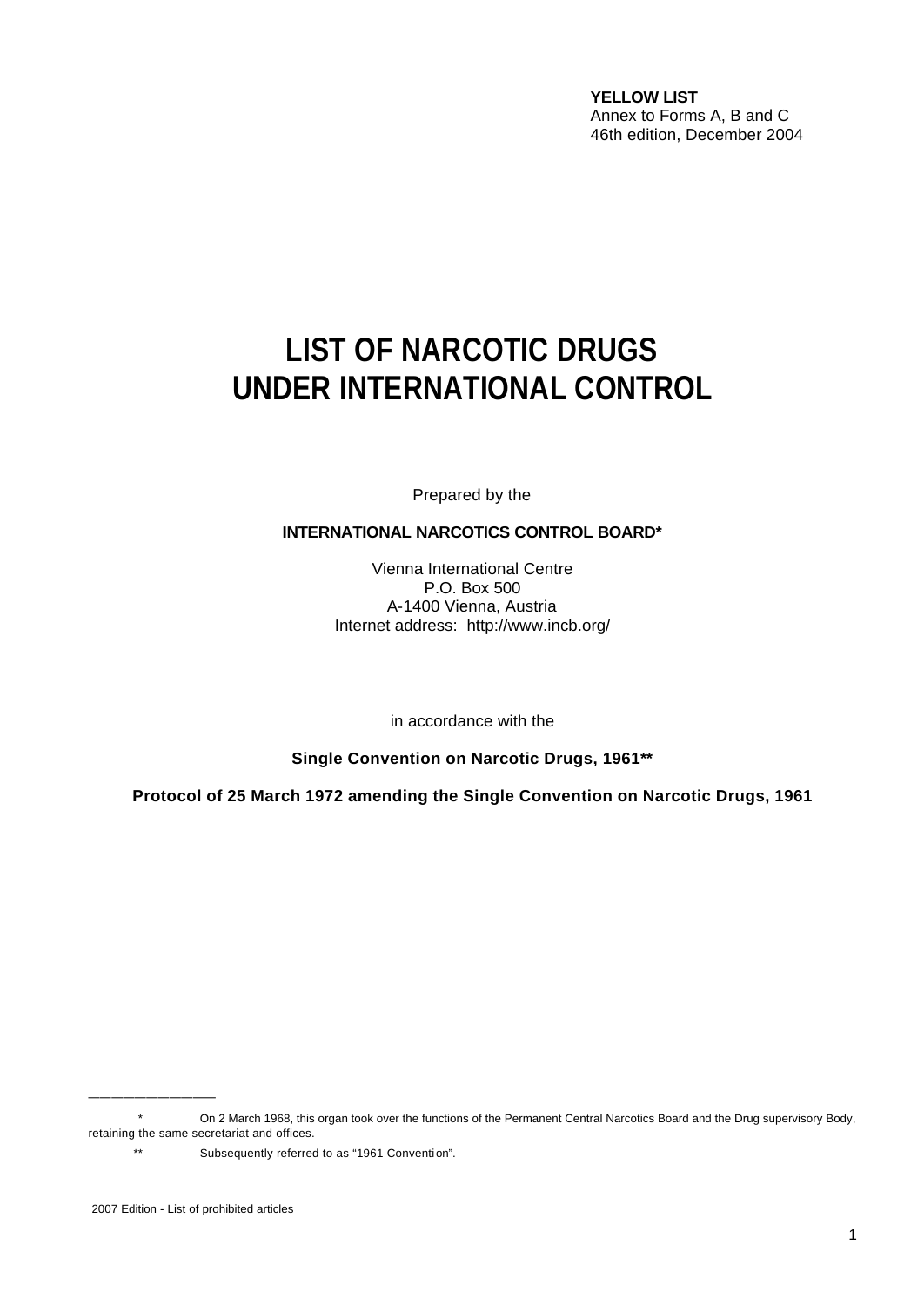This document contains the current list of narcotic drugs under international control and additional information to assist governments in filling in the International Narcotics Control Board questionnaires related to narcotic drugs, namely, form A, form B and form C. It is divided into four parts:

- **Part 1** gives a list of narcotic drugs under international control; it is subdivided into three sections: the first section listing those drugs included in Schedule I of the 1961 Convention and/or Group I of the 1931 Convention, the second section listing those drugs in Schedule II of the 1961 Convention and/or Group II of the 1931 Convention and the third section listing those drugs in Schedule IV of the 1961 Convention and/or Group II of the 1931 Convention. The names and descriptions used are those given in the 1961 Convention or in the official notifications of the Secretary-General of the United Nations. **International non-proprietary names recommended by the World Health Organization are printed in bold type**; in many cases the chemical formula is given to facilitate identification.
- **Part 2** lists the preparations of narcotic drugs exempted from some provisions and included in Schedule III of the 1961 Convention.
- **Part 3** is a list in alphabetical order of the names given to the narcotic drugs other than the names listed in Part 1, and other designations (mainly trade names) of preparations containing narcotic drugs.

**The frequent introduction by the pharmaceutical industry of new preparations of narcotic drugs under international control, and the withdrawal of old ones, makes a regular updating of the present list necessary for the effectiveness of controls. In pursuit of this objective, the International Narcotics Control Board has now established a database containing a list of such preparations. Governments are kindly requested to provide the International Narcotics Control Board with any additions, deletions or other amendments concerning the present list.**

**Part 4** contains tables showing the pure anhydrous drug content of esters, ethers and salts of narcotic drugs listed in the Schedules as well as the equivalents, in terms of the pure anhydrous drug, of certain extracts and tinctures.

For further information on the names and the chemical and structural formulas of the drugs, see the *Multilingual Dictionary of Narcotic Drugs and Psychotropic Substances under International Control* (ST/NAR/1)*.*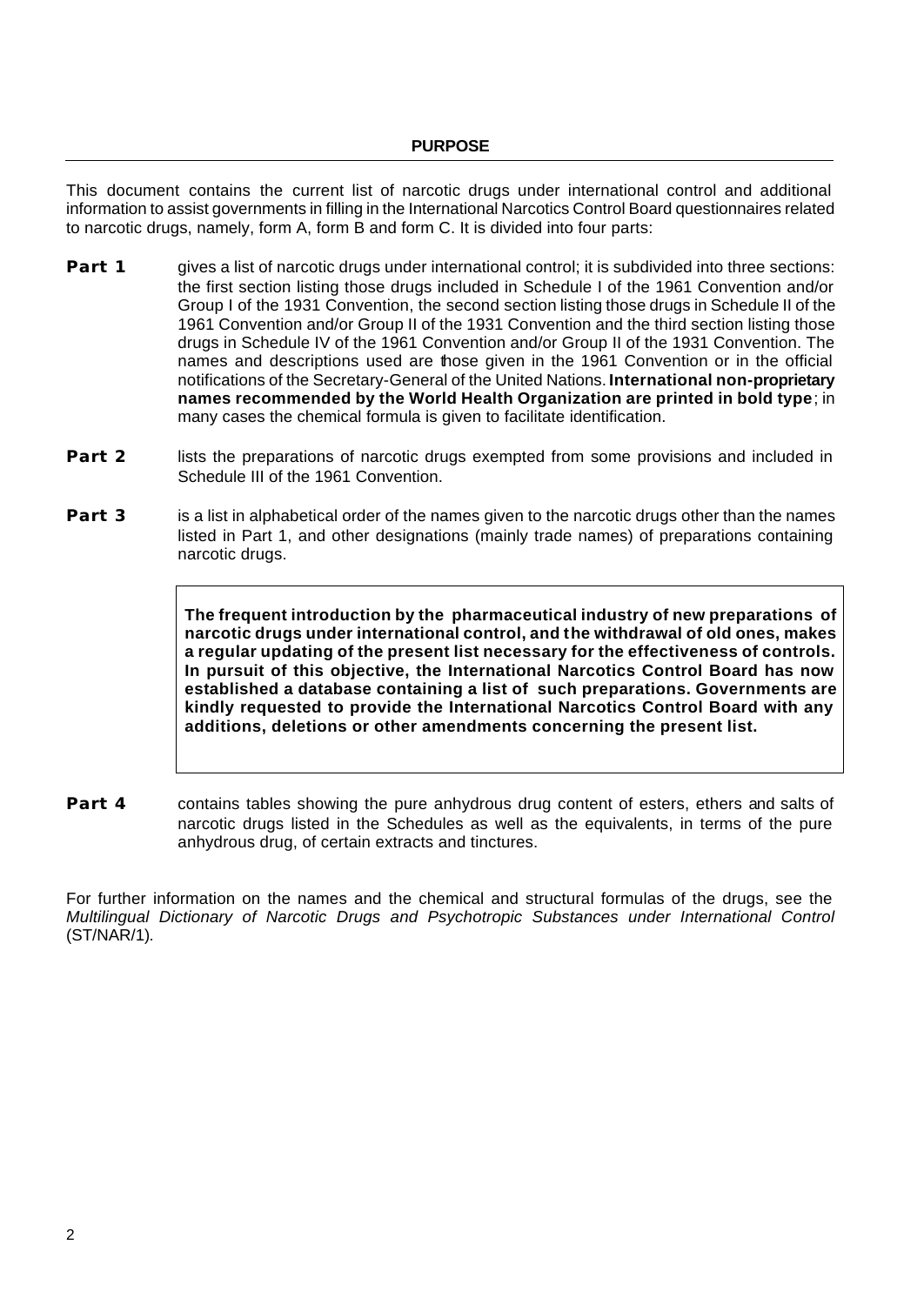#### **1 NARCOTIC DRUGS UNDER INTERNATIONAL CONTROL**

## *Narcotic drugs Description/Chemical name* Acetorphine 3-O-acetyltetrahydro-7α-(1-hydroxy-1-methylbutyl)-6,14-*endo-*ethenooripavine Acetyl-*alpha*-methylfentanyl *N***-[1-(α-methylphenethyl)-4-piperidyl**]acetanilide **Acetylmethadol** 3-acetoxy-6-dimethylamino-4,4-diphenylheptane **Alfentanil** *N*-[1-[2-(4-ethyl-4,5-dihydro-5-oxo-1*H*-tetrazol-1-yl)ethyl]-4-(methoxymethyl)-4-piperidinyl]-*N*phenylpropanamide **Allylprodine** 3-allyl-1-methyl-4-phenyl-4-propionoxypiperidine Alphacetylmethadol **Alphacetylmethadol**  $\alpha$ -3-acetoxy-6-dimethylamino-4,4-diphenylheptane Alphameprodine match of the state of the state of the state of the state of the state of the state of the state o **Alphamethadol** "-6-dimethylamino-4,4-diphenyl-3-heptanol *Alpha*-methylfentanyl *N*-[1-(α-methylphenethyl)-4-piperidyl]propionanilide *Alpha*-methylthiofentanyl *N*-[1-[1-methyl-2-(2-thienyl)ethyl]-4-piperidyl]propionanilide Alphaprodine **Matchler 1,3-dimethyl-4-phenyl-4-propionoxypiperidine Anileridine** 1-*p*-aminophenethyl-4-phenylpiperidine-4-carboxylic acid ethyl ester **Benzethidine** 1-(2-benzyloxyethyl)-4-phenylpiperidine-4-carboxylic acid ethyl ester Benzylmorphine 3-benzylmorphine **Betacetylmethadol** \$-3-acetoxy-6-dimethylamino-4,4-diphenylheptane *Beta*-hydroxyfentanyl *N*-[1-(\$-hydroxyphenethyl)-4-piperidyl]propionanilide *Beta*-hydroxy-3-methylfentanyl *N*-[1-(\$-hydroxyphenethyl)-3-methyl-4-piperidyl]propionanilide **Betameprodine** \$-3-ethyl-1-methyl-4-phenyl-4-propionoxypiperidine **Betamethadol**  $\beta$ -6-dimethylamino-4,4-diphenyl-3-heptanol **Betaprodine betaprodine** *B***-1,3-dimethyl-4-phenyl-4-propionoxypiperidine Bezitramide** 1-(3-cyano-3,3-diphenylpropyl)-4-(2-oxo-3-propionyl-1-benzimidazolinyl)piperidine Cannabis and cannabis resin and extracts and tinctures of cannabis Indian hemp and resin of Indian hemp **Clonitazene** 2*-(p*-chlorobenzyl)-1-diethylaminoethyl-5-nitrobenzimidazole Coca leaf\* Cocaine **Cocaine Cocaine methyl** ester of benzoylecgonine\* **Codoxime** dihydrocodeinone-6-carboxymethyloxime Concentrate of poppy straw the material arising when poppy straw has entered into a process for the concentration of its alkaloids when such material is made available in trade **Desomorphine** dihydrodeoxymorphine **Dextromoramide** (+)-4-[2-methyl-4-oxo-3,3-diphenyl-4-(1-pyrrolidinyl)butyl]morpholine **Diampromide** *N*-[2-(methylphenethylamino)propyl]propionanilide **Diethylthiambutene** 3-diethylamino-1,1-di(2'-thienyl)-1-butene

#### **Section 1**

#### *Drugs Included in Schedule I of the 1961 Convention*

\_\_\_\_\_\_\_\_\_\_\_

<sup>\*</sup> For the calculation of estimates and statistics in accordance with the terms of the 1961 Convention, coca leaf preparations containing more than 0.1 per cent of cocaine and made direct from coca leaf should be considered to be *coca leaf* (preparations).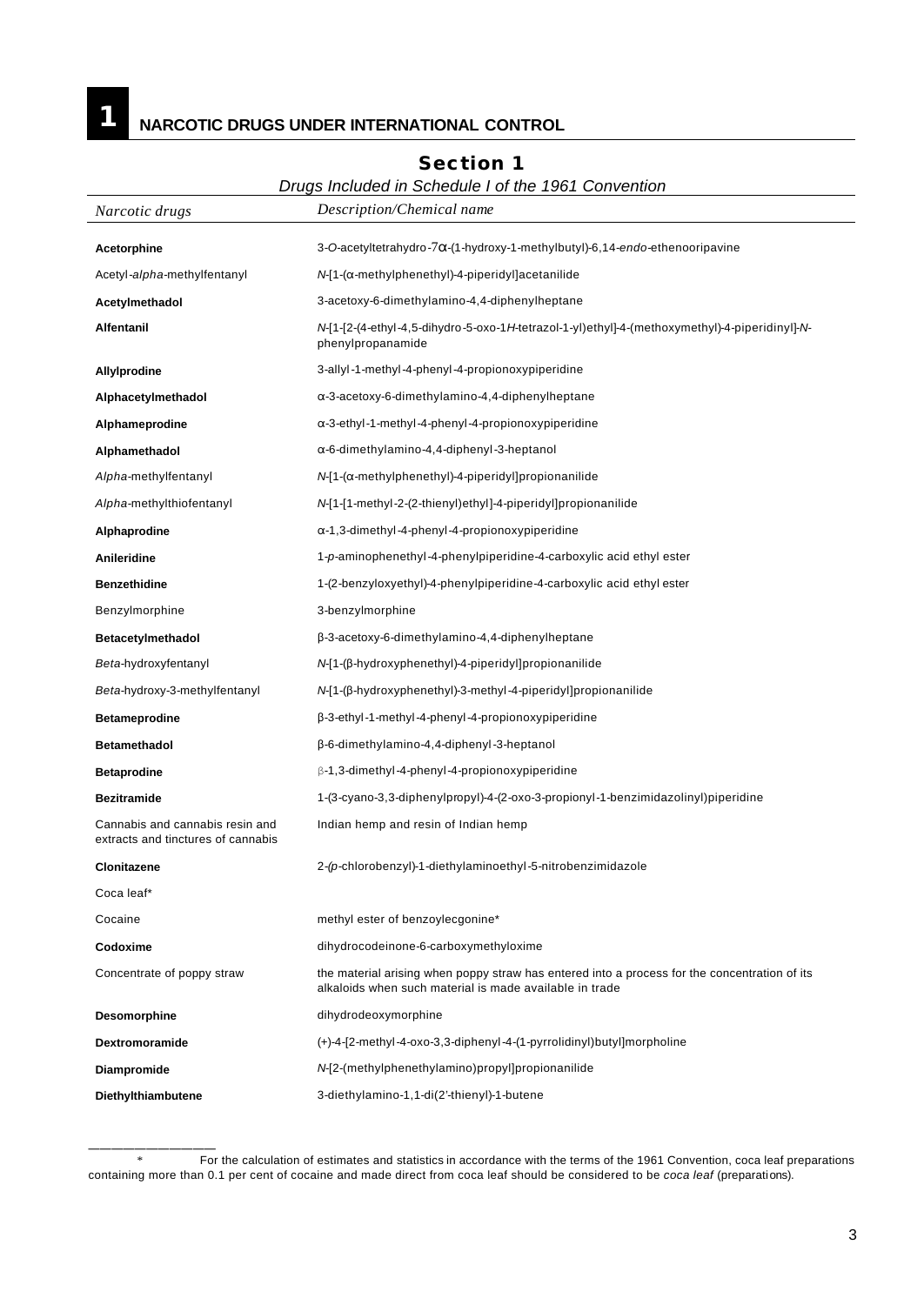| Narcotic drugs            | Description/Chemical name                                                                                                                    |
|---------------------------|----------------------------------------------------------------------------------------------------------------------------------------------|
| <b>Difenoxin</b>          | 1-(3-cyano-3,3-diphenylpropyl)-4-phenylisonipecotic acid                                                                                     |
| Dihydroetorphine          | 7,8-dihydro-7a-[1-(R)-hydroxy-1-methylbutyl]-6,14-endo-ethanotetrahydrooripavine                                                             |
| Dihydromorphine           |                                                                                                                                              |
| Dimenoxadol               | 2-dimethylaminoethyl-1-ethoxy-1,1-diphenylacetate                                                                                            |
| Dimepheptanol             | 6-dimethylamino-4,4-diphenyl-3-heptanol                                                                                                      |
| Dimethylthiambutene       | 3-dimethylamino-1,1-di(2'-thienyl)-1-butene                                                                                                  |
| Dioxaphetyl butyrate      | ethyl-4-morpholino-2,2-diphenylbutyrate                                                                                                      |
| Diphenoxylate             | 1-(3-cyano-3,3-diphenylpropyl)-4-phenylpiperidine-4-carboxylic acid ethyl ester                                                              |
| <b>Dipipanone</b>         | 4,4-diphenyl-6-piperidine-3-heptanone                                                                                                        |
| Drotebanol                | $3,4$ -dimethoxy-17-methylmorphinan-6 $\beta$ ,14-diol                                                                                       |
| Ecgonine                  | its esters and derivatives which are convertible to ecgonine and cocaine                                                                     |
| Ethylmethylthiambutene    | 3-ethylmethylamino-1,1-di(2'-thienyl)-1-butene                                                                                               |
| <b>Etonitazene</b>        | 1-diethylaminoethyl-2-p-ethoxybenzyl-5-nitrobenzimidazole                                                                                    |
| <b>Etorphine</b>          | $tetrahydro-7\alpha-(1-hydroxy-1-methylbutyl)-6,14-endo-etheno oripavine$                                                                    |
| Etoxeridine               | 1-[2-(2-hydroxyethoxy)ethyl]-4-phenylpiperidine-4-carboxylic acid ethyl ester                                                                |
| Fentanyl                  | 1-phenethyl-4-N-propionylanilinopiperidine                                                                                                   |
| <b>Furethidine</b>        | 1-(2-tetrahydrofurfuryloxyethyl)-4-phenylpiperidine-4-carboxylic acid ethyl ester                                                            |
| Heroin                    | diacetylmorphine                                                                                                                             |
| Hydrocodone               | dihydrocodeinone                                                                                                                             |
| <b>Hydromorphinol</b>     | 14-hydroxydihydromorphine                                                                                                                    |
| Hydromorphone             | dihydromorphinone                                                                                                                            |
| <b>Hydroxypethidine</b>   | 4-mhydroxyphenyl-1-methylpiperidine-4-carboxylic acid ethyl ester                                                                            |
| Isomethadone              | 6-dimethylamino-5-methyl-4,4-diphenyl-3-hexanone                                                                                             |
| Ketobemidone              | 4-mhydroxyphenyl-1-methyl-4-propionylpiperidine                                                                                              |
| Levomethorphan*           | (-)-3-methoxy-N-methylmorphinan                                                                                                              |
| Levomoramide              | (-)-4-[2-methyl-4-oxo-3,3-diphenyl-4-(1-pyrrolidinyl)butyl]morpholine                                                                        |
| Levophenacylmorphan       | (-)-3-hydroxy-N-phenacylmorphinan                                                                                                            |
| Levorphanol*              | (-)-3-hydroxy-N-methylmorphinan                                                                                                              |
| <b>Metazocine</b>         | 2'-hydroxy-2,5,9-trimethyl-6,7-benzomorphan                                                                                                  |
| <b>Methadone</b>          | 6-dimethylamino-4,4-diphenyl-3-heptanone                                                                                                     |
| Methadone intermediate    | 4-cyano-2-dimethylamino-4,4-diphenylbutane                                                                                                   |
| Methyldesorphine          | 6-methyl- $\Delta^6$ -deoxymorphine                                                                                                          |
| Methyldihydromorphine     | 6-methyldihydromorphine                                                                                                                      |
| 3-methylfentanyl          | N-(3-methyl-1-phenethyl-4-piperidyl)propionanilide                                                                                           |
| 3-methylthiofentanyl      | N-[3-methyl-1-[2-(2-thienyl)ethyl]-4-piperidyl]propionanilide                                                                                |
| Metopon                   | 5-methyldihydromorphinone                                                                                                                    |
| Moramide intermediate     | 2-methyl-3-morpholino-1,1-diphenylpropane carboxylic acid                                                                                    |
| Morpheridine              | 1-(2-morpholinoethyl)-4-phenylpiperidine-4-carboxylic acid ethyl ester                                                                       |
| Morphine                  |                                                                                                                                              |
| Morphine methobromide and | other pentavalent nitrogen morphine derivatives including in particular the<br>morphine-N-oxide derivatives, one of which is codeine-N-oxide |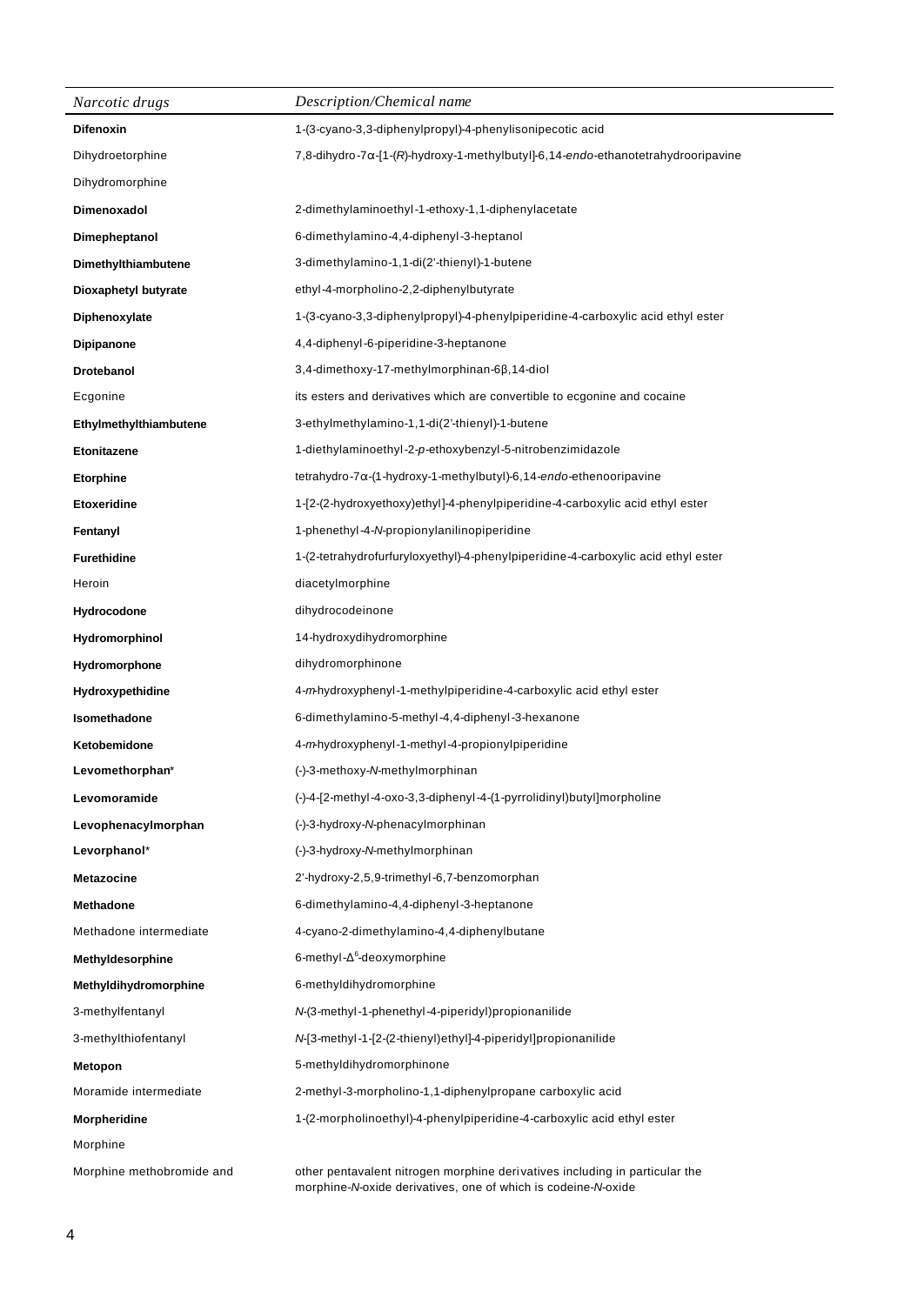| Narcotic drugs               | Description/Chemical name                                                                                                      |
|------------------------------|--------------------------------------------------------------------------------------------------------------------------------|
| Morphine-N-oxide             |                                                                                                                                |
| <b>MPPP</b>                  | 1-methyl-4-phenyl-4-piperidinol propionate (ester)                                                                             |
| excluded from this Schedule. | *Dextromethorphan ((+)-3-methoxy-N-methylmorphinan) and dextrorphan ((+)-3-hydroxy-N-methylmorphinan) are isomers specifically |
| <b>Myrophine</b>             | myristylbenzylmorphine                                                                                                         |
| Nicomorphine                 | 3,6-dinicotinylmorphine                                                                                                        |
| Noracymethadol               | $\pm$ $\alpha$ -3-acetoxy-6-methylamino-4,4-diphenylheptane                                                                    |
| Norlevorphanol               | (-)-3-hydroxymorphinan                                                                                                         |
| Normethadone                 | 6-dimethylamino-4,4-diphenyl-3-hexanone                                                                                        |
| Normorphine                  | demethylmorphine                                                                                                               |
| Norpipanone                  | 4,4-diphenyl-6-piperidino-3-hexanone                                                                                           |
| Opium <sup>*</sup>           |                                                                                                                                |
| Oxycodone                    | 14-hydroxydihydrocodeinone                                                                                                     |
| Oxymorphone                  | 14-hydroxydihydromorphinone                                                                                                    |
| Para-fluorofentanyl          | 4'-fluoro-N-(1-phenethyl-4-piperidyl) propionanilide                                                                           |
| PEPAP                        | 1-phenethyl-4-phenyl-4-piperidinol acetate (ester)                                                                             |
| <b>Pethidine</b>             | 1-methyl-4-phenylpiperidine-4-carboxylic acid ethyl ester                                                                      |
| Pethidine intermediate A     | 4-cyano-1-methyl-4-phenylpiperidine                                                                                            |
| Pethidine intermediate B     | 4-phenylpiperidine-4-carboxylic acid ethyl ester                                                                               |
| Pethidine intermediate C     | 1-methyl-4-phenylpiperidine-4-carboxylic acid                                                                                  |
| Phenadoxone                  | 6-morpholino-4,4-diphenyl-3-heptanone                                                                                          |
| Phenampromide                | N-(1-methyl-2-piperidinoethyl)propionanilide                                                                                   |
| Phenazocine                  | 2'-hydroxy-5,9-dimethyl-2-phenethyl-6,7-benzomorphan                                                                           |
| Phenomorphan                 | 3-hydroxy-N-phenethylmorphinan                                                                                                 |
| Phenoperidine                | 1-(3-hydroxy-3-phenylpropyl)-4-phenylpiperidine-4-carboxylic acid ethyl ester                                                  |
| Piminodine                   | 4-phenyl-1-(3-phenylaminopropyl)piperidine-4-carboxylic acid ethyl ester                                                       |
| Piritramide                  | 1-(3-cyano-3,3-diphenylpropyl)-4-(1-piperidino)piperidine-4-carboxylic acid amide                                              |
| Proheptazine                 | 1,3-dimethyl-4-phenyl-4-propionoxyazacycloheptane                                                                              |
| Properidine                  | 1-methyl-4-phenylpiperidine-4-carboxylic acid isopropyl ester                                                                  |
| Racemethorphan               | (±)-3-methoxy-N-methylmorphinan                                                                                                |
| Racemoramide                 | $(\pm)$ -4-[2-methyl-4-oxo-3,3-diphenyl-4-(1-pyrrolidinyl)butyl]morpholine                                                     |
| Racemorphan                  | (±)-3-hydroxy-N-methylmorphinan                                                                                                |
| Remifentanil                 | 1-(2-methoxy carbonylethyl)-4-(phenylpropionylamino)piperidine-4-carboxylic acid methyl ester                                  |
| Sufentanil                   | N-[4-(methoxymethyl)-1-[2-(2-thienyl)ethyl]-4-piperidyl]propionanilide                                                         |
| Thebacon                     | acetyldihydrocodeinone                                                                                                         |
| Thebaine                     |                                                                                                                                |
| Thiofentanyl                 | N-[1-[2-(2-thienyl)ethyl]-4-piperidyl]propionanilide                                                                           |
|                              |                                                                                                                                |

<sup>\*</sup> For the calculation of estimates and statistics in accordance with the terms of the 1961 Convention, all preparations made direct from opium are considered to be opium (preparations). If the preparations are not made direct from opium itself but are obtained by a mixture of opium alkaloids (as is the case, for example, with pantopon, omnopon and papaveretum) they should be considered as morphine (preparations).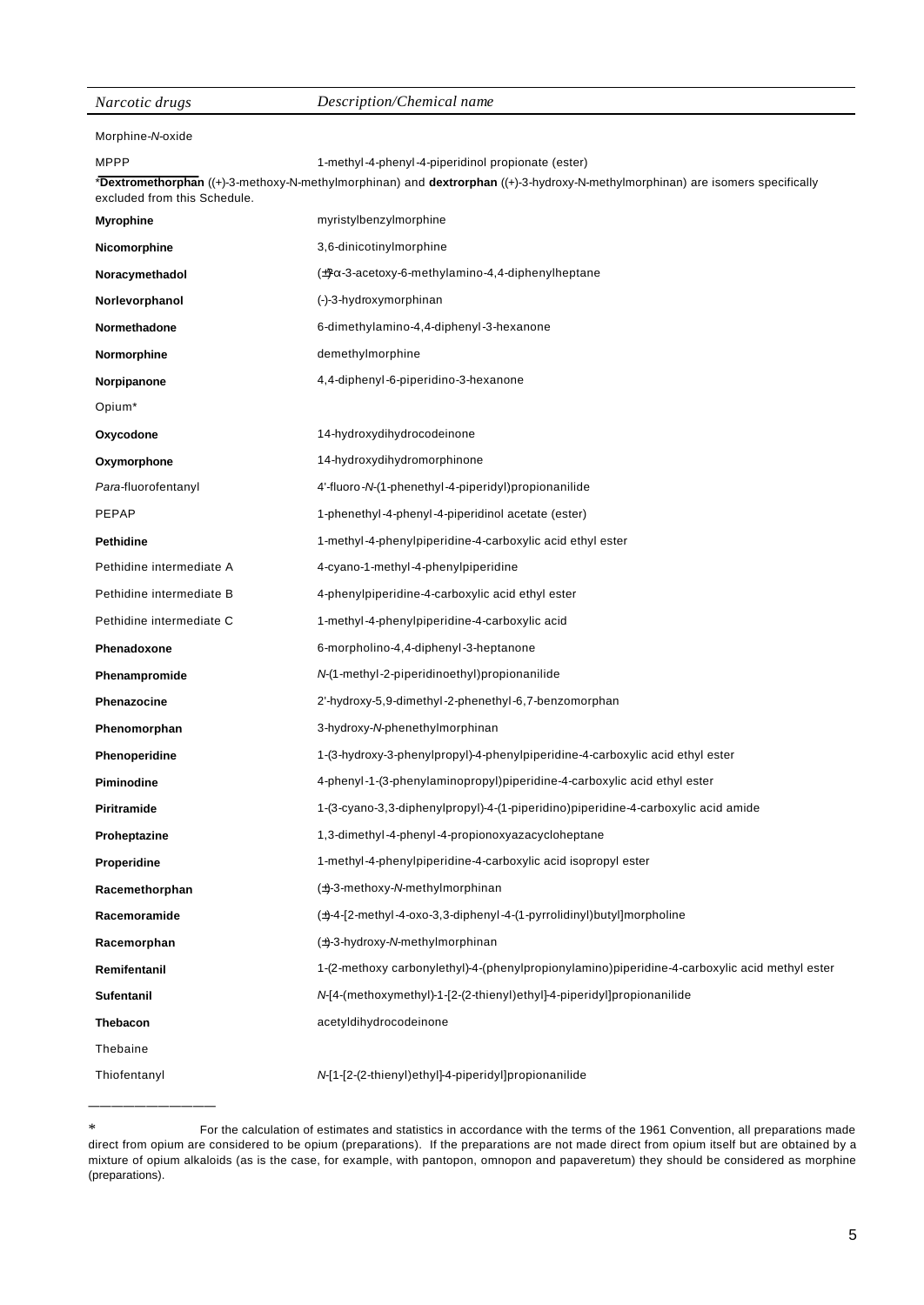| Narcotic drugs       | Description/Chemical name                                                                                                              |
|----------------------|----------------------------------------------------------------------------------------------------------------------------------------|
| <b>Tilidine</b>      | (±)-ethyl-trans-2-(dimethylamino)-1-phenyl-3-cyclohexene-1-carboxylate                                                                 |
| <b>Trimeperidine</b> | 1,2,5-trimethyl-4-phenyl-4-propionoxypiperidine                                                                                        |
|                      | AND the isomers, unless specifically excepted, of the drugs in this Schedule whenever the existence of such isomers is possible within |

the specific chemical designation; the esters and ethers, unless appearing in another Schedule, of the drugs in this Schedule whenever the existence of such esters or ethers is possible;

the salts of the drugs listed in this Schedule, including the salts of esters, ethers and isomers as provided above whenever the existence of such salts is possible.

#### **Section 2**

#### *Drugs Included in Schedule II of the 1961 Convention*

| <b>Description/Chemical names</b>                                        |
|--------------------------------------------------------------------------|
|                                                                          |
| 3-methylmorphine                                                         |
| $\alpha$ -(+)-4-dimethylamino-1,2-diphenyl-3-methyl-2-butanol propionate |
|                                                                          |
| 3-ethylmorphine                                                          |
| 6-nicotinylcodeine                                                       |
| 6-nicotinyldihydrocodeine                                                |
| M-demethylcodeine                                                        |
| morpholinylethylmorphine                                                 |
| N-(1-methyl-2-piperidinoethyl)-N-2-pyridylpropionamide                   |
|                                                                          |

AND the isomers, unless specifically excepted, of the drugs in this Schedule whenever the existence of such isomers is possible within the specific chemical designation;

the salts of the drugs listed in this Schedule, including the salts of the isomers as provided above whenever the existence of such salts is possible.

#### **Section 3**

*Drugs Included in Schedule IV of the 1961 Convention*

| Narcotic drugs                | Description/Chemical names                                                              |  |
|-------------------------------|-----------------------------------------------------------------------------------------|--|
| Acetorphine                   | $3$ -O-acetyltetrahydro- $7\alpha$ -(1-hydroxy-1-methylbutyl)-6,14-endo-ethenooripavine |  |
| Acetyl-alpha-methylfentanyl   | $N[1-(\alpha-methylphenethyl)-4-piperidy]]$ acetanilide                                 |  |
| Alpha-methylfentanyl          | $N[1-(\alpha-methylphenethyl)-4-piperidy]$ propionanilide                               |  |
| Alpha-methylthiofentanyl      | N-[1-[1-methyl-2-(2-thienyl)ethyl]-4-piperidyl]propionanilide                           |  |
| Beta-hydroxy-3-methylfentanyl | $N$ -[1-( $\beta$ -hydroxyphenethyl)-3-methyl-4-piperidyl]propionanilide                |  |
| Beta-hydroxyfentanyl          | $N[1-(\beta-hydroxyphenethyl)-4-piperidy]$ propionanilide                               |  |
| Cannabis and Cannabis resin   |                                                                                         |  |
| <b>Desomorphine</b>           | dihydrodeoxymorphine                                                                    |  |
| <b>Etorphine</b>              | tetrahydro-7 $\alpha$ -(1-hydroxy-1-methylbutyl)-6,14-endo-ethenooripavine              |  |
| Heroin                        | diacetylmorphine                                                                        |  |
| Ketobemidone                  | 4-mhydroxyphenyl-1-methyl-4-propionylpiperidine                                         |  |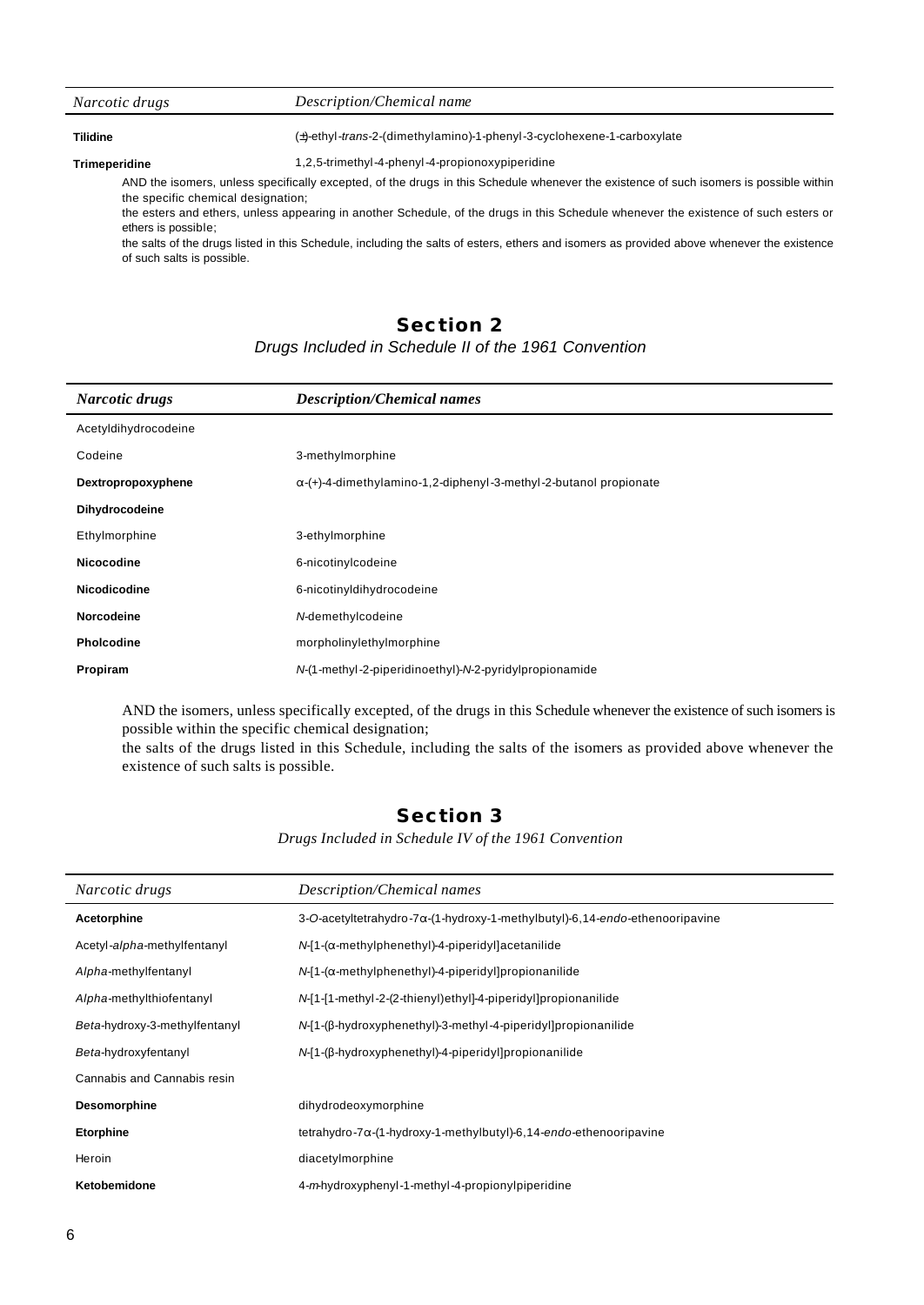### **Section 3**

*Drugs Included in Schedule IV of the 1961 Convention*

| Narcotic drugs       | Description/Chemical names                                    |  |
|----------------------|---------------------------------------------------------------|--|
| 3-methylfentanyl     | N-(3-methyl-1-phenethyl-4-piperidyl)propionanilide            |  |
| 3-methylthiofentanyl | N-(3-methyl-1-[2-(2-thienyl)ethyl]-4-piperidyl]propionanilide |  |
| <b>MPPP</b>          | 1-methyl-4-phenyl-4-piperidinol propionate (ester)            |  |
| Para-fluorofentanyl  | 4'-fluoro-N-(1-phenethyl-4-piperidyl)propionanilide           |  |
| <b>PEPAP</b>         | 1-phenethyl-4-phenyl-4-piperidinol acetate (ester)            |  |
| Thiofentanyl         | N-[1-[2-(thienyl)ethyl]-4-piperidyl]propionanilide            |  |

AND the salts of the drugs listed in this Schedule whenever the formation of such salts is possible.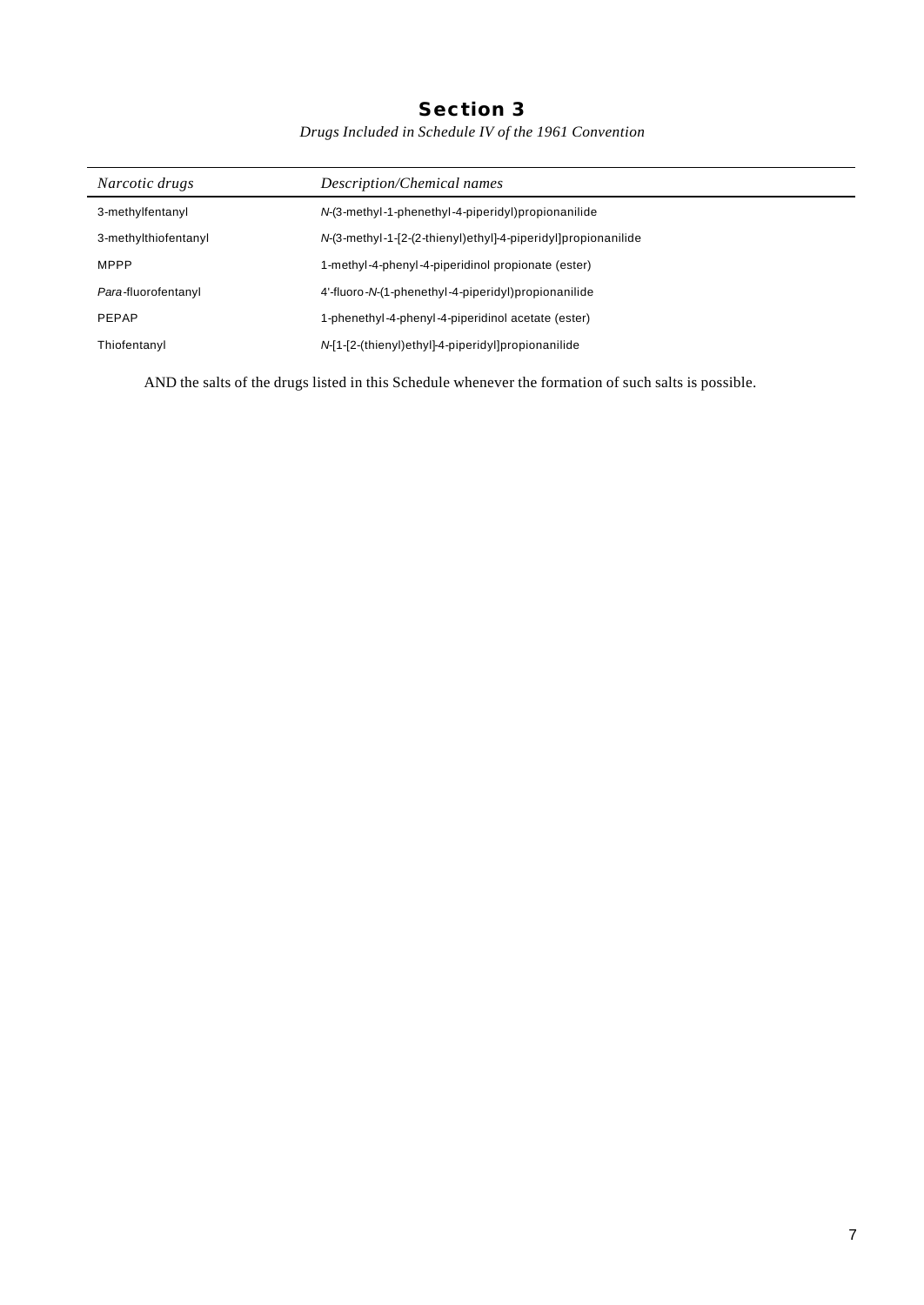#### **2 PREPARATIONS OF NARCOTIC DRUGS EXEMPTED FROM SOME PROVISIONS AND WHICH ARE INCLUDED IN SCHEDULE III OF THE 1961 CONVENTION**

1. Preparations of: Acetyldihydrocodeine, Codeine, **Dihydrocodeine**, Ethylmorphine, **Nicocodine**, **Nicodicodine**, **Norcodeine** and **Pholcodine**

> *when compounded with one or more other ingredients* and containing not more than 100 milligrams of the drug per dosage unit and with a concentration of not more than 2.5 per cent in undivided preparations.

- 2. Preparations of: **Propiram** containing not more than 100 milligrams of **propiram** per dosage unit *and compounded with* at least the same amount of methylcellulose.
- 3. Preparations of: **Dextropropoxyphene** for oral use containing not more than 135 milligrams of **dextropropoxyphene** base per dosage unit or with a concentration of not more than 2.5 per cent in undivided preparations, provided that such preparations do not contain any substance controlled under the 1971 Convention on Psychotropic Substances.
- 4. Preparations of: Cocaine containing not more than 0.1 per cent of cocaine calculated as cocaine base; and
	- Preparations of: Opium or morphine containing not more than 0.2 per cent of morphine calculated as anhydrous morphine base *and compounded with one or more other ingredients* and in such a way that the drug cannot be recovered by readily applicable means or in a yield which would constitute a risk to public health.
- 5. Preparations of: **Difenoxin** containing, per dosage unit, not more than 0.5 milligram of **difenoxin** and a quantity of atropine sulfate equivalent to at least 5 per cent of the dose of **difenoxin**.
- 6. Preparations of: **Diphenoxylate** containing, per dosage unit, not more than 2.5 milligrams of **diphenoxylate** calculated as base and a quantity of atropine sulfate equivalent to at least 1 per cent of the dose of **diphenoxylate**.
- 7. Preparations of: *Pulvis ipecacuanhae et opii compositus*
	- 10 per cent opium in powder
		- 10 per cent ipecacuanha root, in powder well mixed with
	- 80 per cent of any other powdered ingredient containing no drug.
- 8. Preparations conforming to any of the formulas listed in this Schedule and mixtures of such preparations with any material which contains no drug.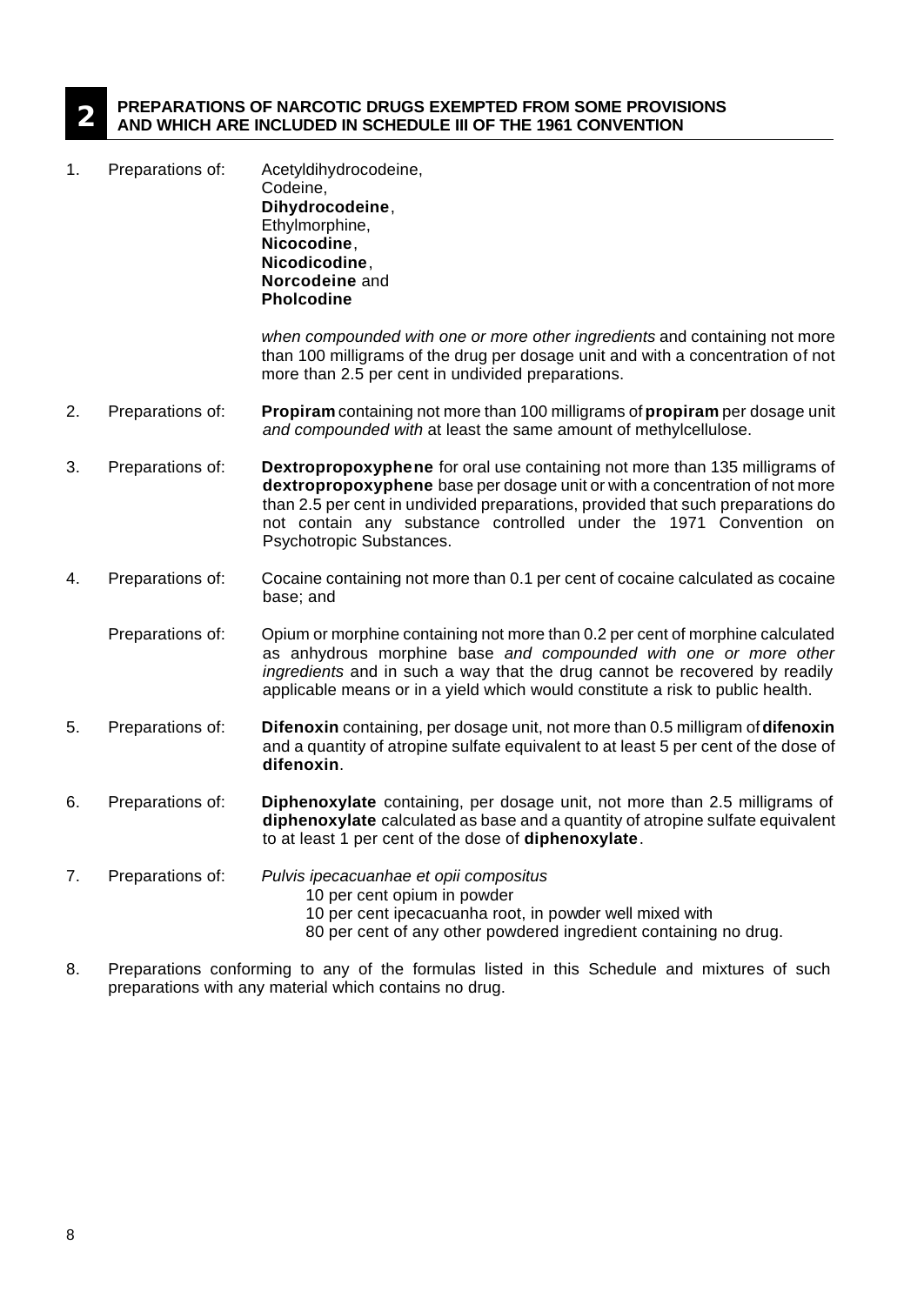#### **3 NAMES AND TRADE NAMES OF KNOWN PREPARATIONS OF NARCOTIC DRUGS LISTED IN THE SCHEDULES OF THE 1961 CONVENTION**

This part contains a list in alphabetical order of names given to the narcotic drugs under international control and their known preparations in addition to the names listed in Schedules I and II of the 1961 Convention or Groups of the 1931 Convention. Synonyms and isomers are cross-referenced to the names of the narcotic drugs as listed in part 1 of this document, which also includes other descriptions or their chemical names.

Other names (mainly trade names) apply sometimes to pure drugs and sometimes to salts or to preparations; in such cases, reference is made to the names given in part 1. The list of trade names does not purport to be exhaustive, and the absence of the name of a preparation containing a narcotic drug does not necessarily mean that this preparation is not under international control. It is possible that the same designation may be used for different drugs or preparations in different countries; therefore, in cases where there is ambiguity, it is recommended that the name of the substance in question should always be checked against the chemical designation or formula.

For further information on the names and the chemical and structural formula of the drugs, see *Multilingual Dictionary of Narcotic Drugs and Psychotropic Substances under International Control* (ST/NAR/1).

| Д                              |                    | Alpha-methylfentanyl     | see page 3 and 6     |
|--------------------------------|--------------------|--------------------------|----------------------|
|                                |                    | Alpha-methylthiofentanyl | see page 3 and 6     |
|                                |                    | Alphacetylmethadol       | see page 3           |
| Abitran                        | Codeine            | /-alphacetylmethadol     | alphacetylmethadol   |
| Acedicon                       | Thebacon           | Alphameprodine           | see page 3           |
| Acetomorphine                  | Heroin             | Alphamethadol            | see page 3           |
| Acetyl-alpha-methylfentanyl    | see page 3 and 6   | Alphamin                 | Alphamethadol        |
| Acetyldemethylodihydrothebaine | Thebacon           | Alphaprodine             | see page 3           |
| Acetyldihydrocodeine           | see page 6         | Althro se                | Methadone            |
| Acetyldihydrocodeinone         | Thebacon           | Alvodine                 | Piminodine           |
| Acetylmethadol                 | see page 3         | Amacodone                | Hydrocodone          |
| 3-acetylmorphine               | Morphine           | Ambenyl                  | Hydrocodone          |
| 6-acetylmorphine               | Morphine           | Amidalgon                | Dioxaphetyl Butyrate |
| Actiq                          | Fentanyl           | Amidiaz                  | Morphine             |
| Adanon                         | Methadone          | Amidol                   | Dimepheptanol        |
| Adibeta                        | Codeine            | Amidone                  | Methadone            |
| Adolan                         | Methadone          | Amidosan                 | Methadone            |
| Adolens                        | Pethidine          | Aminobutene              | Dimethylthiambutene  |
| Afebralgo                      | Codeine            | Amiorel                  | Codeine              |
| Aferin                         | Codeine            | Amphosedal               | Pethidine            |
| Afluol                         | Methadone          | Amtussin                 | Hydrocodone          |
| Alcioid                        | Dextromoramide     | Anakod                   | Codeine              |
| <b>Alfentanil</b>              | see page 3         | Analmorph                | Morphine             |
| Algafan                        | Dextropropoxyphene | Anamorph                 | Morphine             |
| Algantine                      | Pethidine          | Anexsia                  | Hydrocodone          |
| Algedol                        | Morphine           | <b>Anileridine</b>       | see page 3           |
| Algeril                        | Propiram           | Anodynos DHC             | Hydrocodone          |
| Algidon                        | Methadone          | Anolor DH5               | Hydrocodone          |
| Algiespas                      | Codeine            | Anopridine               | Piminodine           |
| Algifene                       | Dextropropoxyphene | Antidol                  | Pethidine            |
| Algil                          | Pethidine          | Antiduol                 | Pethidine            |
| Algolysin                      | Methadone          | Antigrippine             | Codeine              |
| Algoxale                       | Methadone          | Antispasmin              | Pethidine            |
| Allay                          | Hydrocodone        | <b>APC</b>               | Codeine              |
| Allylprodine                   | see page 3         | Apex                     | Codeine              |
| Alodan                         | Pethidine          | Apodol                   | Anileridine          |
| Alperidine                     | Allylprodine       | Apolo Morfina            | Morphine             |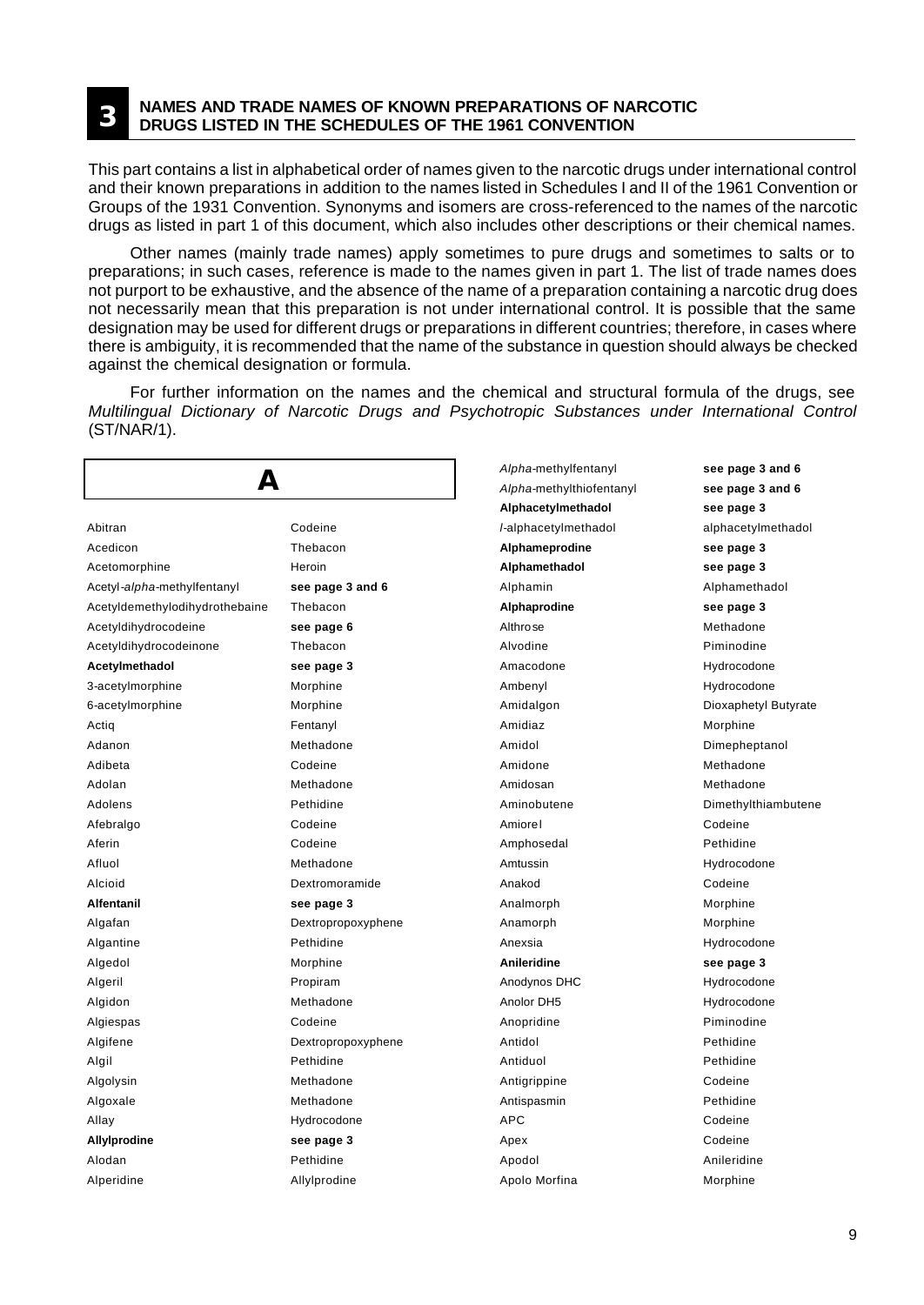Asekod Codeine Aseptobron Unicap Hydrocodone Asmalina **Pethidine** Assicodid Hydrocodone Assilaudid Hydromorphone Astramorph PF Morphine Atenorax Etoxeridine Atenos **Etoxeridine** Atuss MS **Hydrocodone** Azdone Hydrocodone

# **B**

Ban-Tuss **Hydrocodone** Bancap HC Hydrocodone Beatryl **Fentanyl** Bellalgina **Pethidine** Bemidone Hydroxypethidine Benamine Expectorans Codeine **Benzethidine see page 3** Benzokodin Codeine Benzylmorphine **see page 3** *Beta*-hydroxy-3-methylfentanyl **see page 3 and 6** *Beta*-hydroxyfentanyl **see page 3 and 6 Betacetylmethadol see page 3 Betameprodine see page 3 Betamethadol see page 3 Betaprodine see page 3 Bezitramide see page 3** Biatos Hydrocodone Biocodone Hydrocodone Biohisdex DHC Hydrocodone Biohisdine DHC Hydrocodone Biomorphyl Hydromorphone Bionin Oxycodone Bionone Oxycodone Biphenal Hydroxypethidine or Bisolvon Compositum Codeine Boncodal Oxycodone Brevafen **Alfentanil** Bromocod N Codeine Bromocodeina Codeine Bronchocodine Codeine Bronchodin Hydrocodone

Arkodin Codeine & Ethylmorphine Artifene Dextropropoxyphene Artifene AN@ Dextropropoxyphene

Pethidine Bronchofluid Codeine Bronchol Codeine Broncodid longum Hydrocodone Broncoton Codeine Bronquibasol Codeine Brontuss Dihydrocodeine

Brosol Codeine Burgodin **Bezitramide** Buscalginol **Codeine** Butalgin Methadone

Caldomine DH Hydrocodone Calmodid Hydrocodone Calmydone **Hydrocodone** Cannabis & Cannabis resin **see page 3 and 6** Canovex Dextropropoxyphene Capros Morphine Carbetidine **Etoxeridine** Cardanon **Oxycodone** Cardiasol Paracodina **Dihydrocodeine** Cardiostenol Morphine Centrac **Tilidine** Centralgine **Pethidine** Centralgin/e Pethidine Cerebrol Codeine Chalamonal **Fentanyl** Chem-Tuss Hydrocodone Chlorgest-HD Hydrocodone Cimadon **Piminodine** Cimex Codeine Citarin Racemorphan Citra Hydrocodone Citra Forte **Hydrocodone** Cleartuss Hydrocodone Cliradon **Ketobemidone Clonitazene see page 3** Cloro Nona **Methadone** Cloruro mórfico Morphine Co-Efferalgan Codeine Co-gesic Hydrocodone Co Dafalgan Codeine Coca base Coca leaf Coca leaf **see page 3** Coca paste **Cocaine** Cocaine **see page 3** Codal **Hydrocodone** *d*-cocaine **Cocaine** Codamine **Hydrocodone** Codan Hydrocodone Codasel Codeine Codeigene Codeine-*N*-oxide Codeine **see page 6**

Codeinol Codeine Codelasa Codeine

# **C**

Codeine-N-oxide Morphine Methobromide & other Pentavalent Nitrogen Morphine Derivatives Codeidol Codeine Codeinon Oxycodone

Bronchotussine Codeine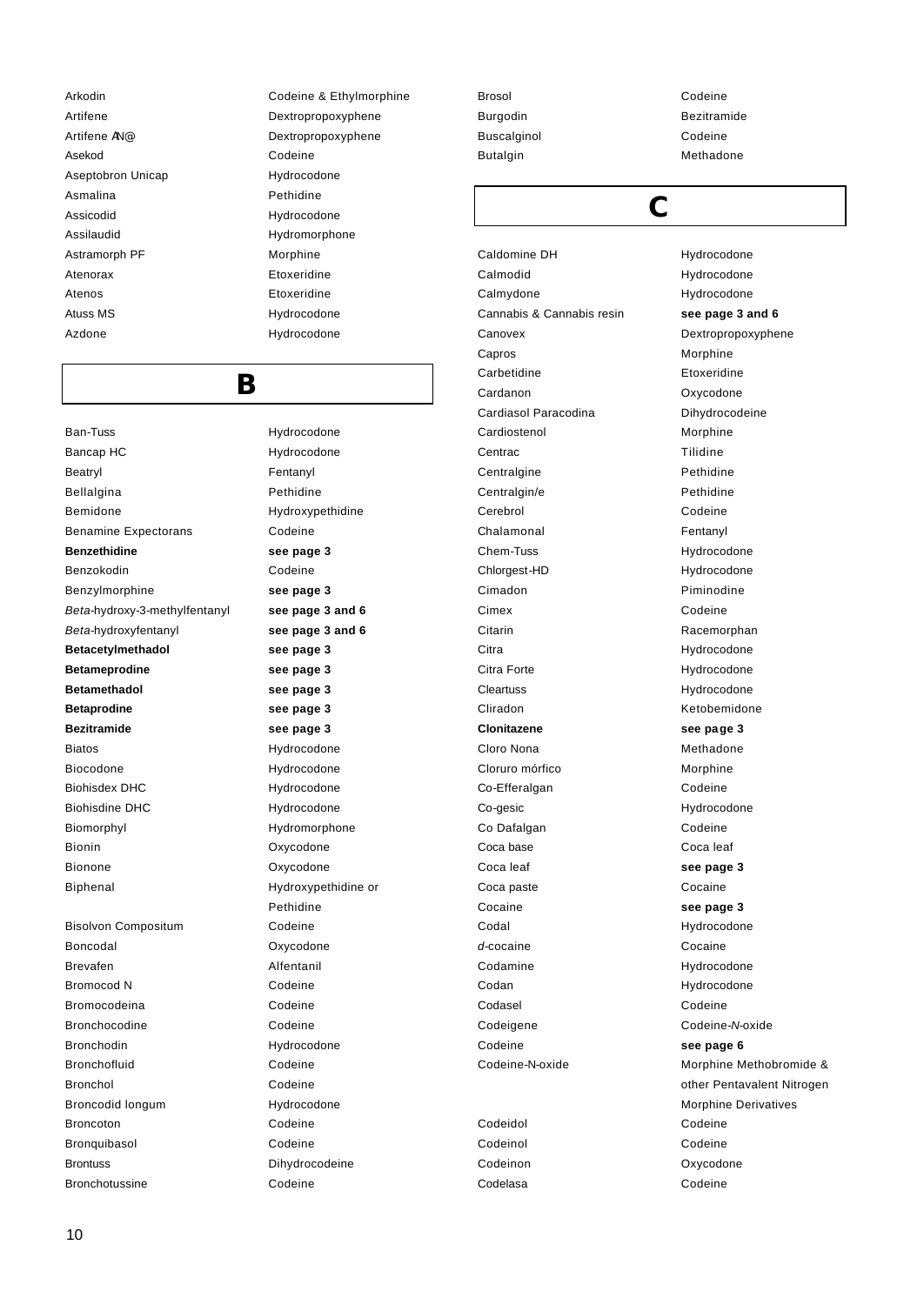Codenur Codeine & Ethylmorphine Codephal Codeine Codesona **Hydrocodone** Codetilina Eucaliptolo Hè Ethylmorphine Codiclear **Hydrocodone** Codicontine Retard **Dihydrocodeine** Codidoxal Codeine Codimal Hydrocodone Codinon Hydrocodone Codinovo Hydrocodone Codipront Codeine Coditrate Hydrocodone Codol Codeine Codone Hydrocodone **Codoxime see page 3** Coedefen Codeine Cofacodide Hydrocodone Colapsil Dextropropoxyphene Coldeks Codeine Comtussin HC Hydrocodone Concentrate of poppy straw **see page 3** Contalgan Morphine Contalgin Morphine Contugesic **Dihydrocodeine** Cophylac Normethadone Corex Codeine Coristex DH **Hydrocodone** Coristine DH Hydrocodone Cormorphin Hydromorphone Corutol **Hydrocodone** Cosil Hydrocodone Cotanal-65 Dextropropoxyphene Cotatate Hydrocodone Cotate DH Hydrocodone Cotuss-V Hydrocodone Coveral Codeine Curadol Hydrocodone Cyclimorph Morphine Cymidon **Ketobemidone** Cyndal Hydrocodone Cytuss Hydrocodone

**D**

Dafalgan Codeina **Codeine** Dalmacol Hydrocodone Damason-P Hydrocodone Deatussan Normethadone Demer-Idine Pethidine Demerol Pethidine Dephedrine Codeine

Darvon Dextropropoxyphene Defrol Dextropropoxyphene Dekzofen Dextropropoxyphene Deprancol Dextropropoxyphene Depronal retard Dextropropoxyphene Deptadol Methadone Desinflam Compuesto **Dextropropoxyphene Desomorphine see page 3 and 6**  Desone Desomorphine Detussin Hydrocodone Devasko Codeine Develin AS Dextropropoxyphene Develin retard Dextropropoxyphene Dexprofeno Dextropropoxyphene **Dextromoramide see page 3 Dextropropoxyphene see page 6** DF118 Dihydrocodeine DHC Dihydrocodeine Diacetylmorphine Heroin Diaminon Methadone Diamorphine Heroin **Diampromide see page 3** Dianone Methadone Diaphorm Heroin Diatab Diphenoxylate Dicodid Hydrocodone Dicodinon Hydrocodone Dicomal DH Hydrocodone Diconal Dipipanone Diconone Hydrocodone Dicotrate Hydrocodone Dicton Codeine Didor Continus **Diffusion Diffusion Diffusion** Didrate Hydrocodone Diethibutin Diethylthiambutene Diethyliambutene Diethylthiambutene **Diethylthiambutene see page 3 Difenoxin see page 3** Difenoxylic acid Difenoxin **Dihydrocodeine see page 6** Dihydrocodeinone Hydrocodone Dihydrodesoxymorphine Desomorphine Dihydroetorphine **see page 3** Dihydrohydroxycodeinone Oxycodone Dihydrohydroxymorphinone Oxymorphone Dihydrokon Hydrocodone Dihydromorphine **see page 4** Dihydromorphinone Hydromorphone Dihydrone Oxycodone Diidrodin Dihydrocodeine Dilaudid Hydromorphone Dilaudid-5 Hydromorphone Dilaudid-Atropin Hydromorphone Dilaudid-HP Hydromorphone **Dimenoxadol see page 4** Dimepheprimine Proheptazine **Dimepheptanol see page 4** Dimetane **Hydrocodone** Dimethibutin Dimethylthiambutene

Depridol Methadone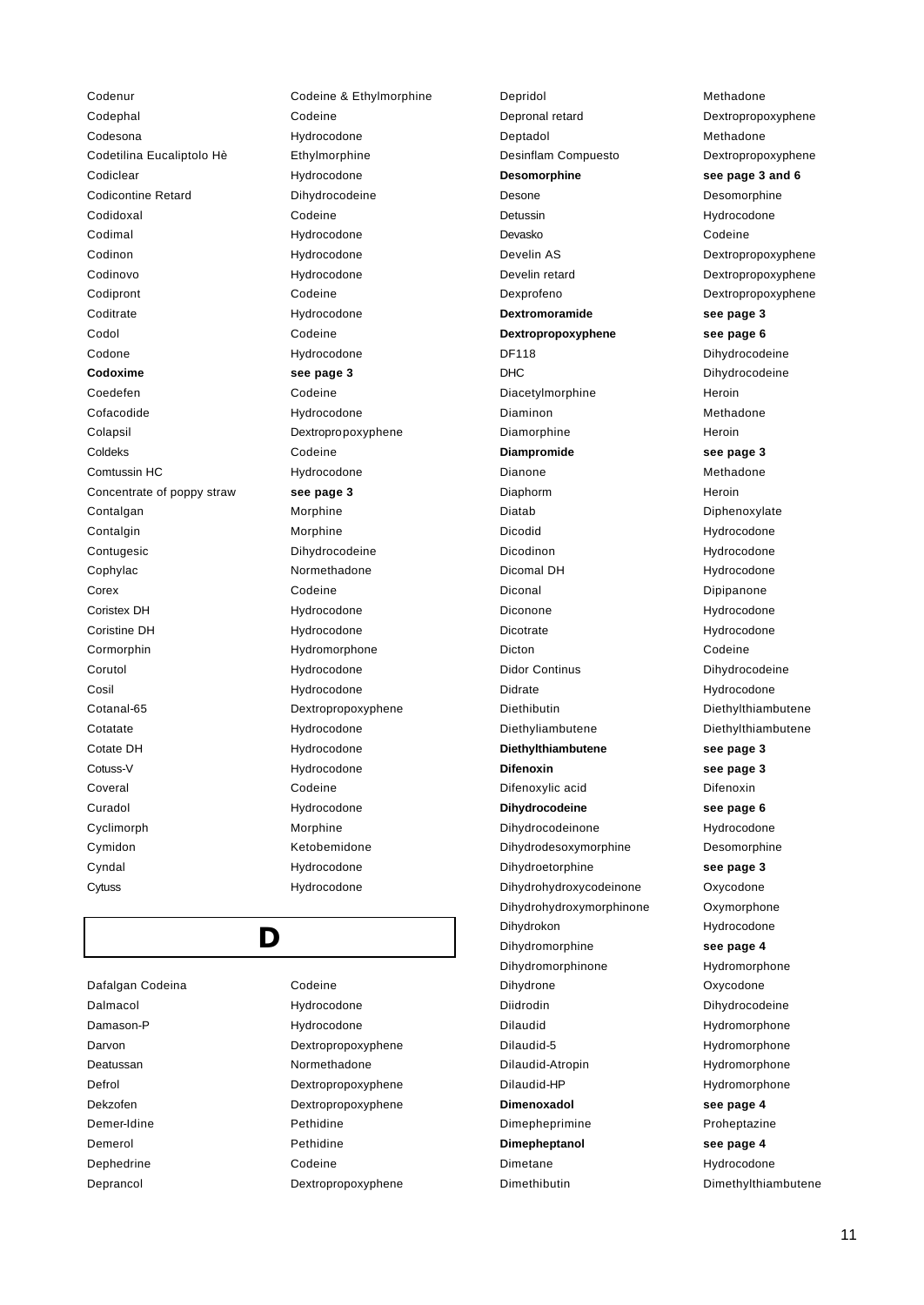**Dimethylthiambutene see page 4** Dimorlin Dextromoramide Dimorphid Hydromorphone Dimorphinon Hydromorphone Dimorphone Hydromorphone Dinacode N Codeine Dinarkon Oxycodone Dinicotinyl morphine Nicomorphine Dinofor Morphine Diocalm Morphine Dioctin Difenoxin Dionin Ethylmorphine Dionina Ethylmorphine **Dioxaphetyl butyrate see page 4 Diphenoxylate see page 4** Diphenoxyle Diphenoxylate Dipidolor Piritramide **Dipipanone see page 4** Disifelit Fentanyl Disipan Methadone Disket Methadone Dispadol Pethidine Distalgesic **Distalgesic** Dextropropoxyphene DM 4 Racemorphan DM 8 Racemorphan Dodonal Pethidine Dol Pethidine Dolacet Hydrocodone Doladamon Codeine Doladoman P Codeine Dolafin Methadone Dolamid Methadone Dolamina Methadone Dolanquifa **Pethidine** Dolantal Pethidine Dolantin/a Pethidine Dolantine Pethidine Dolantol Pethidine Dolaremil Pethidine Dolargan Pethidine Dolarin **Pethidine** Dolatol Pethidine Dolcontin Morphine Dolcontral **Pethidine** Dolcsona Methadone Dolenal Pethidine Dolestine Pethidine Doleval **Pethidine** Dolin Pethidine Dolinal Pethidine Dolind Morphine Dolisan **Pethidine** Dolisina Pethidine Dolisina "B" Properidine Dolmed Methadone

Dolo Prolixan Dextropropoxyphene

Dolocalm **Pethidine** Dolodorin Oxycodone Dolofrix Codeine Doloheptan Methadone Doloneurin Pethidine Dolopethin **Pethidine** Dolophine Methadone Dolopyrine Codeine Dolor Pethidine Dolorex Methadone Doloridine Pethidine Dolormin Pethidine Dolosal Pethidine Doloscopin Dextropropoxyphene Dolosil Pethidine Dolotard Dextropropoxyphene Doloksen Dextropropoxyphene Doloxene Dextropropoxyphene Dolphen Hydrocodone Dolsin Pethidine Doltard Morphine Dolvanol **Pethidine** Dolviran Codeine Donatussin **Hydrocodone** Donopen Fentanyl Dorexol Methadone Dorlise Tilidine Dosicodid Hydrocodone Dosilantine **Pethidine** DP1 Codeine Dromoran Levorphanol **Drotebanol see page 4** DTF Methadone Duocet Hydrocodone Duodin Hydrocodone Duradal HD Hydrocodone Duradyne Hydrocodone Duragesic **Fentanyl** Duralmol L.P. Morphine Duramorph Morphine Duratuss Hydrocodone Durogesic **Fentanyl** Durogesic TTS Fentanyl

## **E**

Ecgonine **see page 4** Eclorion **Heroin** ED TLC Hydrocodone ED Tuss HC Hydrocodone Efeko Codeine Efetal Codeine Efferalgan Codeina **Codeine** Emedrine Opium Emethibutin Ethylmethylthiambutene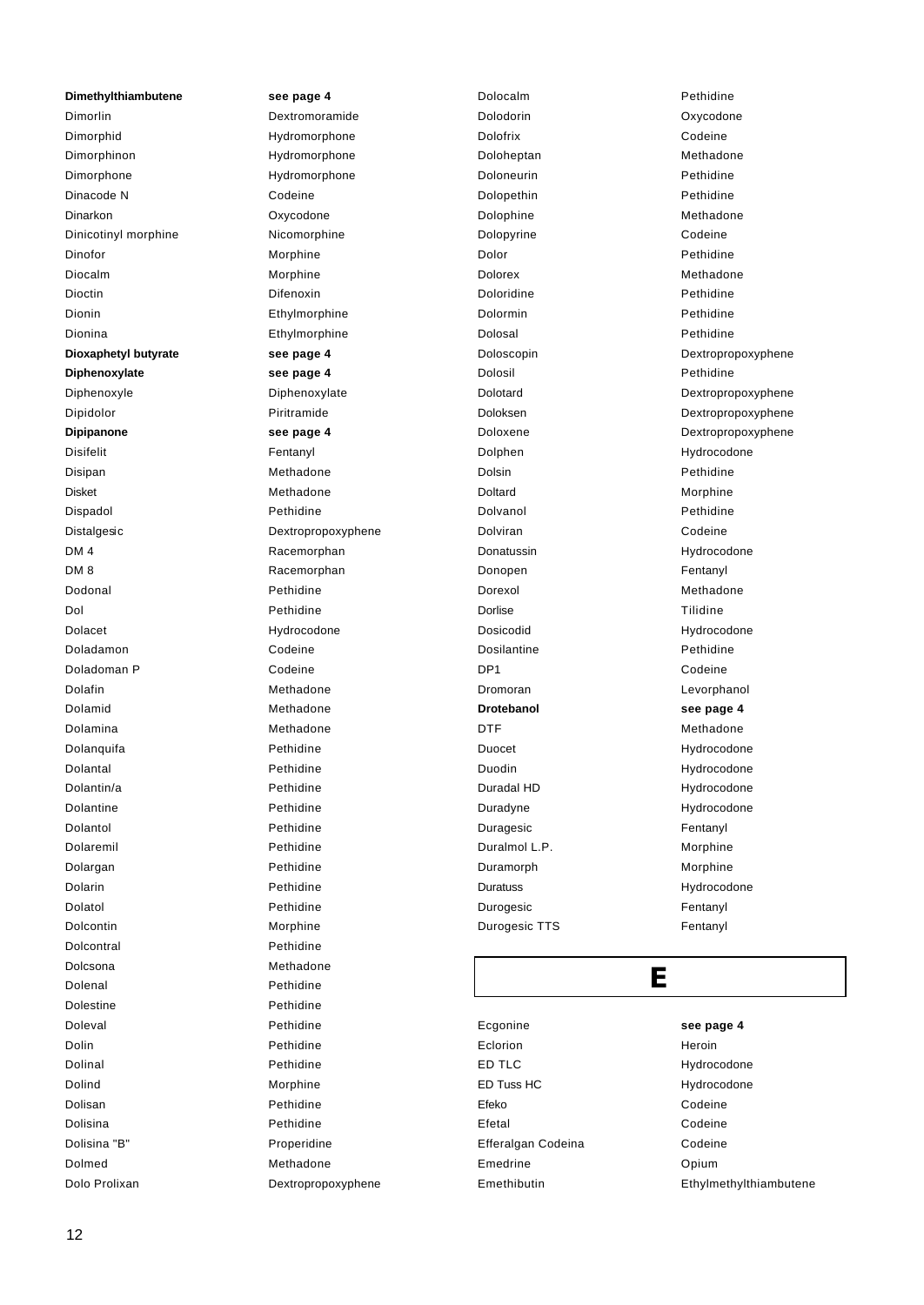Emexel Morphine Endagen HD Hydrocodone Endal Hydrocodone Endal-HD Hydrocodone Endocet Oxycodone Endodan Oxycodone Endone Oxycodone Enplus-HD Hydrocodone Entuss Hydrocodone Entuss-D Hydrocodone Epidosan Compuesto Codeine Epimorph Morphine Eptadone Methadone Equimorphine Oxycodone Errecalma Dextromoramide Escofedal Oxycodone Escotussine Dihydrocodeine Espasmo-Cibalena Fuerte Codeine Espectocural Codeine Ethylmethiambutene Ethylmethylthiambutene **Ethylmethylthiambutene see page 4** Ethylmorphine **see page 6 Etonitazene see page 4** Etopedolum Etonitazene Etopalin Etonitazene **Etorphine See page 4 and 6 Etoxeridine see page 4** Etoxiscerol Etoxeridine Eubine Oxycodone Eucodal Oxycodone Eucodalum Oxycodone Eucodamine Oxycodone Eucon Normethadone Eucopon Normethadone Eucosan Oxycodone Eudin Oxycodone Eudol Oxycodone Eudolak Pethidine Eukdin Oxycodone Eukodal Oxycodone Eumorphal Oxycodone Euphon N Codeine Expectico Hydrocodone Expectosan Codeine Exo-Tuss Hydrocodone

**F** Fabra 004 Fentanyl Famel Codeine Fanaxal Alfentanil Farmebron Compuesto **Codeine** FDS Aspirin Methadone Feldin Pethidine

Extussin Normethadone

Felidin Pethidine Fenadone Methadone Fenatsokin **Phenazocine** Fenergan Codeine Fenpidon Dipipapone Fentaderm Fentanyl Fentahexal Fentanyl Fentaject **Fentanyl** Fentalim Alfentanil Fentamorf Sufentanil Fentamorf Forte Sufentanil Fentanest Fentanyl Fentanil/o Fentanyl **Fentanyl see page 4** Fentastad Fentanyl Fentatienil **Sufentanil** Sufentanil Fentatienil Forte **Sufentanil** Fentax Fentanyl Fentuss Hydrocodone Fitotos Codeine p-fluorofentanyl **Para-flurofentanyl** Foral Codeine Fulpen Codeine **Furethidine see page 4** Furex Furethidine

Fenekodin Codeine & Ethylmorphine

### **G**

G.N.O. 30 MG Morphine g-Tuss Hydrocodone Gayakodin **Codeine** Gelonida Codeine Gencodin Tuss **Hydrocodone** Genomorphine Morphine-Noxide Geralgine K Codeine Gesic 5 Hydrocodone Gevelina **Properidine** Gratidina **Pethidine** Gripkill Ethylmorphine Guiaphen HD Hydrocodone

## **H**

H.E.S. Methadone Haldid Fentanyl Hederix Plan Codeine Hepagin **Phenadoxone** Heptadol Methadone Heptadon Methadone Heptalgin **Phenadoxone** Heptalin **Phenadoxone** Heptanal Methadone Heptanon Methadone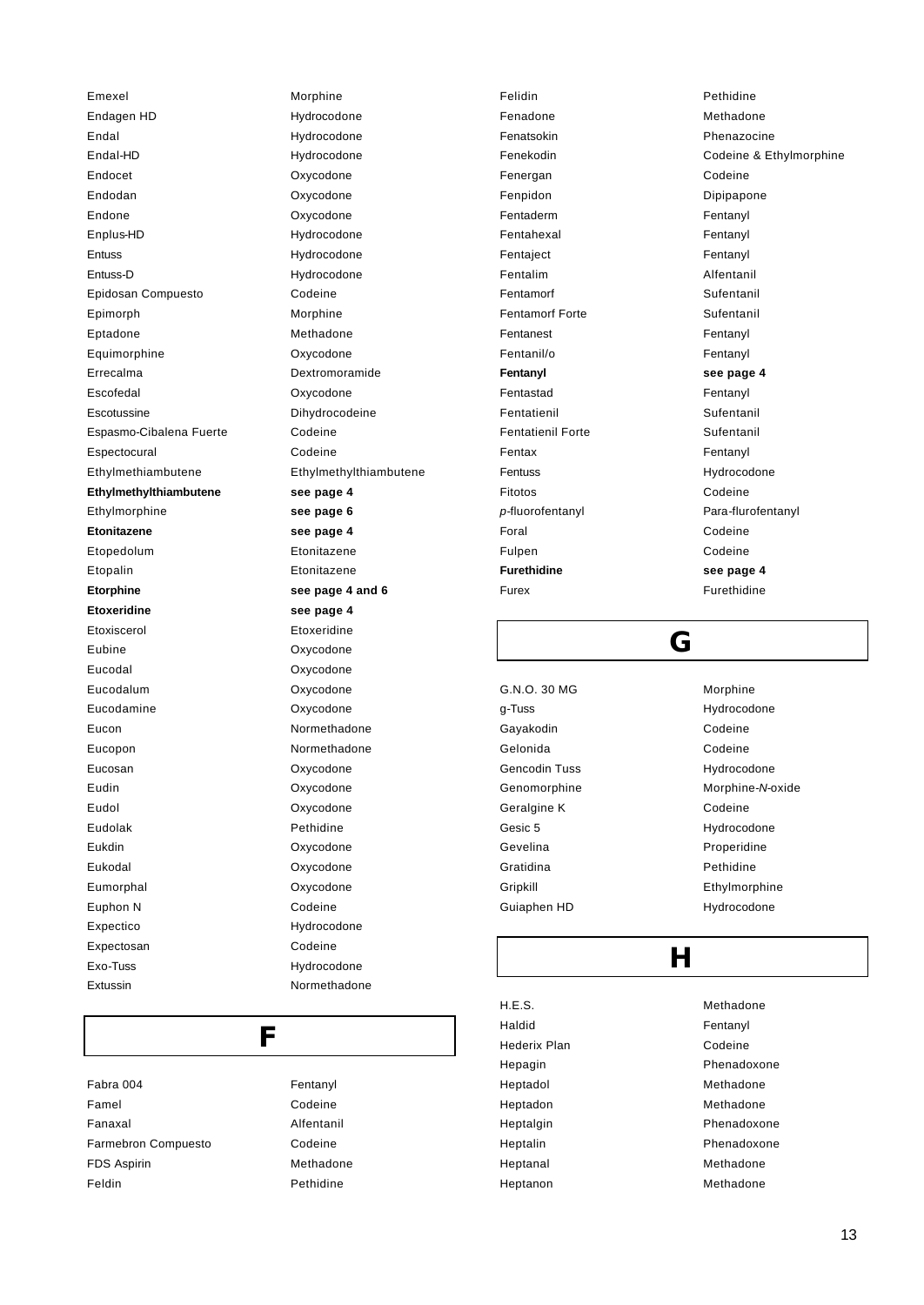Heptazone **Phenadoxone** Heptone Phenadoxone Hexafentanyl **Fentanyl** Hexalgon Norpipanone Hist-HC Hydrocodone Histex HC **Hydrocodone** Histinex Hydrocodone Histussin HC Hydrocodone Histussin Hydrocodone Hubacodid Hydrocodone Hy 5 Hydrocodone Hy-Phen Hydrocodone Hyco-Pap Hydrocodone Hyco-V Hydrocodone Hycodan Hydrocodone Hycofed Hydrocodone Hycogesic Hydrocodone Hycomal DH Hydrocodone Hycomed Hydrocodone Hycomine Hydrocodone Hycon Hydrocodone Hycophen Hydrocodone Hycosin Hydrocodone Hycotuss Hydrocodone Hydro. Bitar **Hydrocodone** Hydro-Coff Hydrocodone Hydrocet Hydrocodone Hydrocodal Oxycodone Hydrocodeinon/e Hydrocodone

Hydrogesic Hydrocodone Hydrokon Hydrocodone Hydrolaudin Oxycodone Hydromat Hydrocodone Hydromet Hydrocodone Hydromine Hydrocodone Hydromorfon Hydromorphone Hydromorphan Hydromorphone **Hydromorphinol see page 4 Hydromorphone see page 4**

Hydropane Hydrocodone Hydrophed Hydrocodone Hydrophen Hydrocodone Hydrostad IR Hydrocodone Hydrotropine Hydrocodone Hydrotuss Hydrocodone Hydrotussin Hydrocodone **Hydroxypethidine see page 4**

Heroin **See page 4 and 6** Hydrocodin Dihydrocodeine or Hydrocodone **Hydrocodone see page 4** Hydromorphone-N-oxide Morphine Methobromide & other Pentavalent Nitrogen Morphine Derivatives Hydropethidine Hydroxypethidine Hyfed Hydrocodone

Hypnorm Fentanyl

Hymorphan Hydromorphone Hyphen HD **Hydrocodone** Hytussin **Hydrocodone** 

| Ibukod        | Codeine       |  |  |
|---------------|---------------|--|--|
| Immobilon     | Etorphine     |  |  |
| Infumorph     | Morphine      |  |  |
| Innovan       | Fentanyl      |  |  |
| Innovar       | Fentanyl      |  |  |
| Ipeca         | Codeine       |  |  |
| Ipecarin      | Codeine       |  |  |
| Ipropethidine | Properidine   |  |  |
| Isoadanon     | Isomethadone  |  |  |
| Isoamidone    | Isomethadone  |  |  |
| Isococaine    | Cocaine       |  |  |
| Isomethadone  | see page 4    |  |  |
| Isonipecaine  | Pethidine     |  |  |
| Isopedine     | Properidine   |  |  |
| Isopromedol   | Trimeperidine |  |  |
| <b>Ivonal</b> | Fentanyl      |  |  |
|               |               |  |  |
|               |               |  |  |
|               |               |  |  |

Jetrium Dextromoramide Jucodine Codeine & Ethylmorphine

# **K**

Kadian Morphine

**Ketobemidone see page 4 and 6** Ketodur Ketobemidone Ketogan Ketobemidone Ketogan Novum **Ketobemidone** Ketogin Ketobemidone KG-Dal HD Hydrocodone KG-Tuss HD **Hydrocodone** KG Tussin **Hydrocodone** Kitadol Tilidine Koden Codeine Kokain Cocaine Kolikodal **Hydrocodone** Koludine Codeine & Ethylmorphine

Kapanol **Morphine** or Morphine-*N*-oxide Ketalgin/e Methadone Klosidol Dextropropoxyphene Kodineks **Codeine & Ethylmorphine** Kodipen Codeine & Ethylmorphine Kodis Codeine & Ethylmorphine Kodulumine Codeine & Ethylmorphine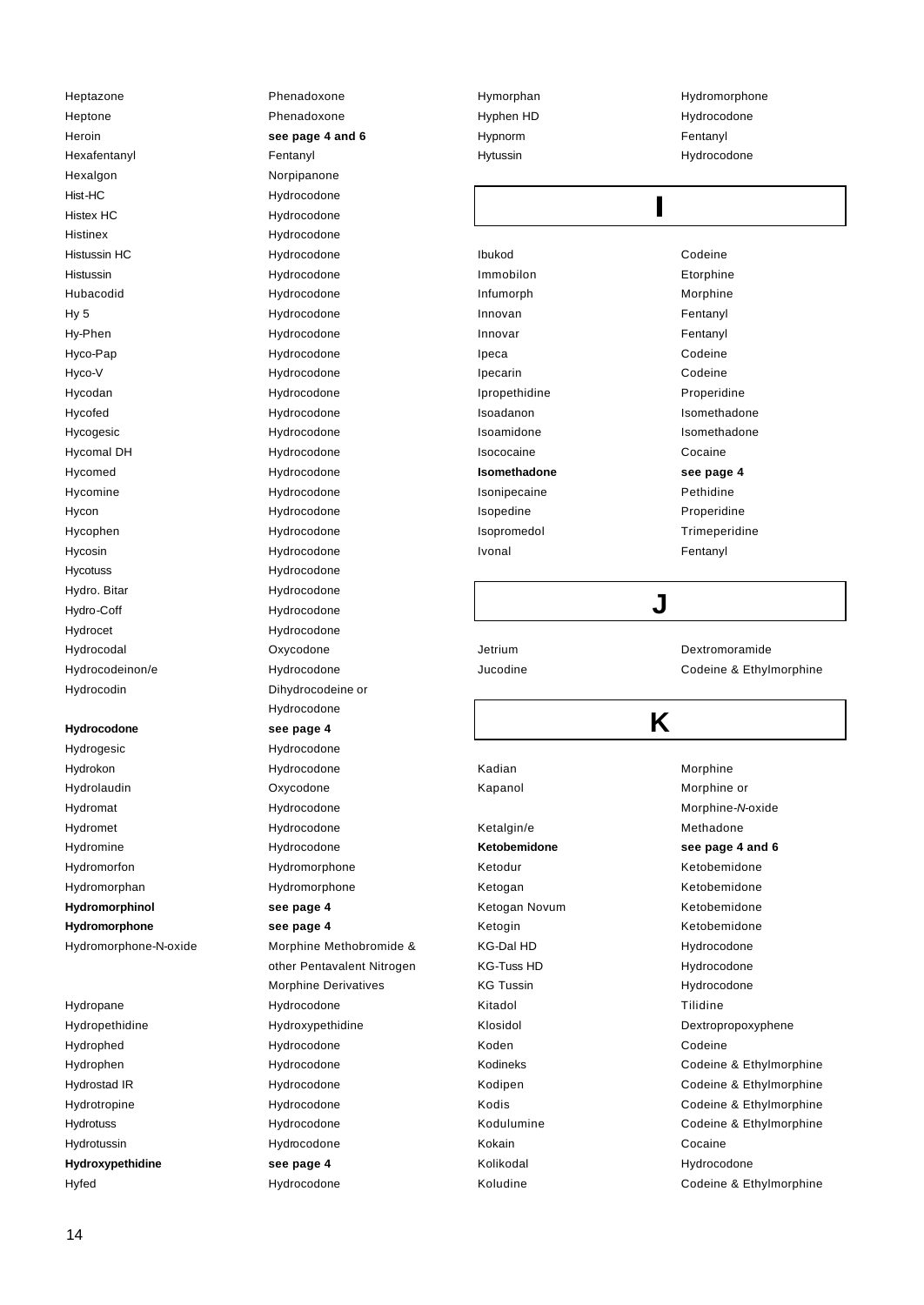Korylan Codeine Küramol Codeine Kwelcof Hydrocodone

**L**

*l*-alphacetylmethadol Alphacetylmethadol L-Polamidon *l*-methadone L-Polamivet *l*-methadone LAAM *l*-alphacetylmethadol Lactocol Codeine Laudacon Hydromorphone Laudadin Hydromorphone Laudamed Hydromorphone Lealgin **Phenoperidine** Lemtidin Pethidine Lentadol Dextropropoxyphene Lentogesic Dextropropoxyphene Leptanal **Fentanyl** Leptofen Fentanyl Leritine **Anileridine** Levadone Methadone Levo-Dromoran Levorphanol Levomethadone *l*-methadone **Levomethorphan see page 4 Levomoramide see page 4** Levorphan Levorphanol **Levophenacylmorphan see page 4 Levorphanol see page 4** Limifen **Alfentanil** Lisofrin Hydrocodone Lokarin **Dimenoxadol** Lomotil Diphenoxylate Lonarid Codeine Lorcet Hydrocodone Lorcide Hydrocodone Lorfalgyl Pethidine Lorpac **Hydrocodone** Lortab Hydrocodone Lucayan **Tilidine** Lucodan Hydromorphone Ludicodine Codeine & Ethylmorphine Lydol Pethidine Lyspafene Difenoxin

# **M**

| M 53    | Ether of Etorphine |
|---------|--------------------|
| M 99    | Etorphine          |
| M 183   | Acetorphine        |
| M-Clear | Hydrocodone        |
| M-Dolor | Morphine           |
| M-END   | Hydrocodone        |
| M-Eslon | Morphine           |

M-Long Morphine Makatussin **Dihydrocodeine** Makatussin Forte Dihydrocodeine Maperidina **Pethidine** Marcof Marcof Hydrocodone Margesic H **Hydrocodone** Margesic Improved Dextropropoxyphene Mathadose Methadone Maxi-Tuss **Maxi-Tuss** Hydrocodone Maxrel **Fentanyl** MCR Morphine Mecodin Methadone Medcodin Hydrocodone Medicap Medicap Hydrocodone Medicodal Oxycodone Medrinol **Pethidine** Medtuss **Medtuss** Hydrocodone Mefedina **Pethidine** Megamor **Manufather Hydrocodone** Melson Morphine Mendelgina **Pethidine** Mepecton Methadone Mepergan **Pethidine** Meperidine/a Pethidine Mephemon Methadone Mephenon Methadone Mepidon Normethadone Mercodol Mercodone Hydrocodone Merperidin **Pethidine** Metadón **Methadone** Metasedin Methadone **Metazocine see page 4** Metebanyl Drotebanol Methadol Dimepheptanol *d*-methadone Methadone *I*-methadone Methadone **Methadone see page 4** Methadone intermediate **see page 4** Methadose Methadone Methadyl acetate Acetylmethadol Methedine **Pethidine** Methidon Methadone Methobenzorphan Metazocine Methorphinan Racemorphan Methyldesomorphine Methyldesorphine **Methyldesorphine see page 4 Methyldihydromorphine see page 4** Methyldihydromorphinone Metopon 3-methylfentanyl **see page 4 and 6** 3-methylthiofentanyl **see page 4 and 6** Methylmorphine Codeine **Metopon see page 4** Miadone Methadone Micracalm **Codeine** Midadone Methadone Migraleve Codeine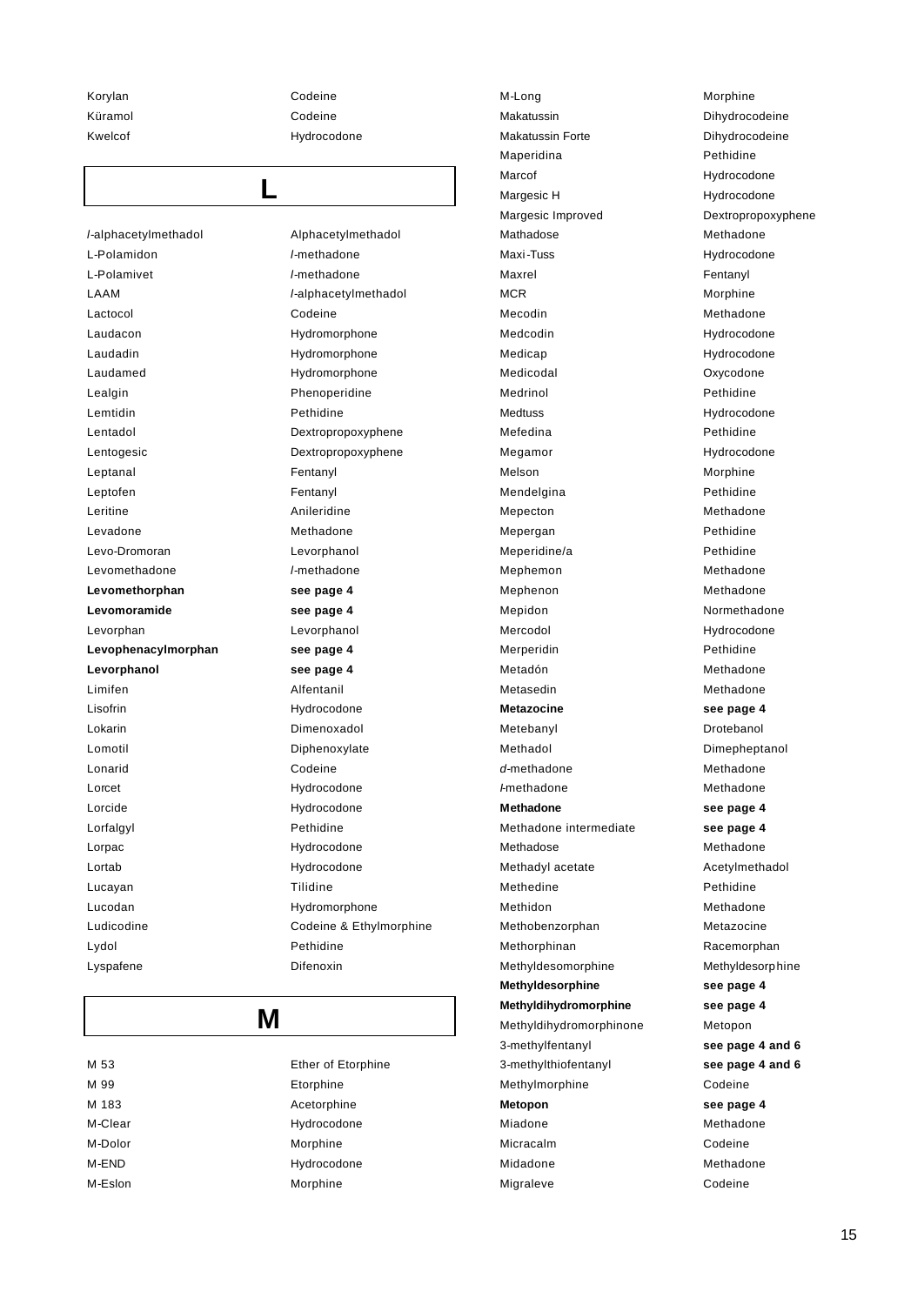Mindol Merck **Ethylmorphine** Mitizan Pethidine MK 75 Methyldesorphine Moheptan Methadone Monoacetylmorphine Morphine *d*-moramide Dextromoramide Moramide intermediate **see page 4** Morapid Morphine Morfi Morphine Morficontin Morphine Morfikon Hydromorphone Morfin/a Morphine Morfina serra **Morphine** Morflin Morphine Mornal Morphine Morphalgin Morphine Morphin Morphine Morphin B.I. Morphine Morphinaminoxyde Morphine-*N*-oxide Morphine **see page 4** Morphine methobromide **see page 4** Morphine-D3 Morphine Morphine-*N*-oxide **see page 4** Morphinsulfat Morphine Morphinum hydrocloricum Morphine Morphitec Morphine Morphodid Hydromorphone Morpholinoethylnorpethidine Morpheridine Morsan Morphine Mortha **Mortha** Morphine Motrax Plus **Dextropropoxyphene** M.O.S. Morphine M.O.S.-SR Morphine Moscontin Morphine MPPP **see page 4 and 6** MS Contin Morphine MS/L Morphine MS/S Morphine MS-IR Morphine MSI Morphine MSIR Morphine MSR Morphine MST Morphine MST Continus Morphine MST Unicontinus Morphine MSTW Morphine Multacodin Hydrocodone Mundidol Morphine MXL Morphine Mycodone **Hydrocodone** Myristylbenzymorphine Myrophine Myrophine **see page 4**

Nalex DH Hydrocodone Narcidine **National Phenazocine** Narcobasina Oxycodone Narcodal **Oxycodone** Narcofor Pethidine Narcolo Dextromoramide Narcophedrin **Oxycodone** Narcosin **Oxycodone** Nargenol **Oxycodone** Nargevet **Oxycodone** Nasatuss Hydrocodone Natuscap Retard Codeine Negadol Thebacon Neo Codion N Codeine Neo Makatussine N Dihydrocodeine Neocalmans Morphine Neocode Hydrocodone Nepenthe Morphine Nicaroa Normethadone **Nicocodine see page 6 Nicodicodine see page 6 Nicomorphine see page 5** Nicophine Nicomorphine Nicotinoylcodeine Nicocodine Nisentil Alphaprodine **Noracymethadol see page 5** Norcet Hydrocodone **Norcodeine see page 6 Norlevorphanol see page 5** Normedon Normethadone **Normethadone see page 5 Normorphine see page 5 Norpipanone see page 5**

Nafluvent **Fentanyl** Neocodin/e Codeine & Ethylmorphine Nor-morphine-*N*-oxide Morphine Methobromide & other Pentavalent Nitrogen Morphine Derivatives Norpethidine **Notational Pethidine Intermediate B** Notuss Hydrocodone Novagesic **Dextropropoxyphene** Novahistex DH Hydrocodone Novahistin **Hydrocodone** Novahistin DM Hydrocodone Novicodina **Hydrocodone** Novo Klosidol **Dextropropoxyphene** Novocodon Thebacon Novolaudon Hydromorphone Nucodan Oxycodone Numorphan Oxymorphone Nyodid Hydrocodone **O**

Oblioser Morphine Ocytonargenol Oxycodone

N-Tussen Hydrocodone

**N**

16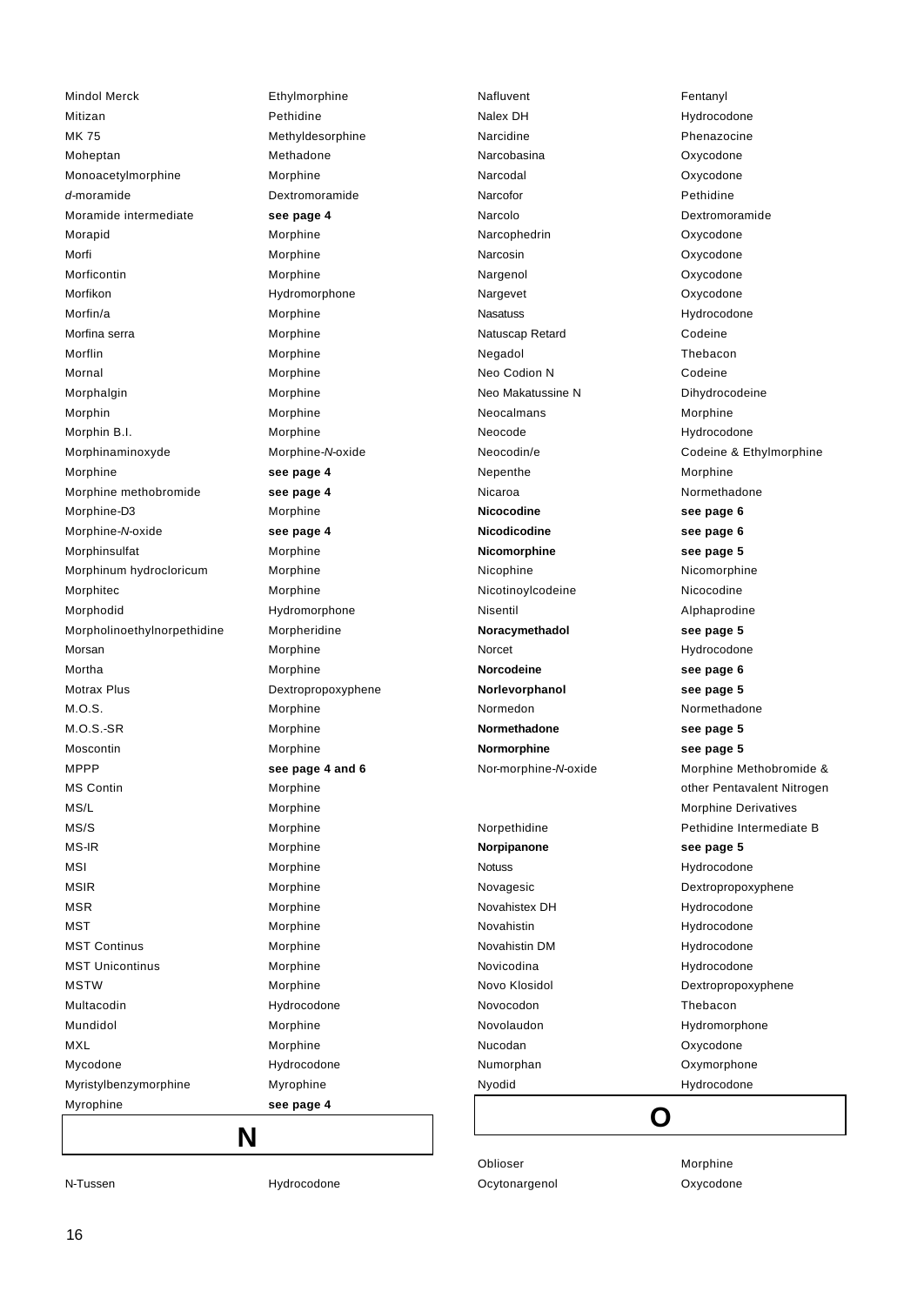Oglos Morphine Ohton Dimethylthiambutene OMS Concentrate Morphine Oncet Hydrocodone Operidine **Phenoperidine** Opidol **Hydromorphone** Opidol Retard Hydromorphone Opitard Morphine **Opium see page 5** Optalgin Methadone Opton Oxycodone Opystan Pethidine Oramorph Morphine Oramorph R Morphine Oramorph SR Morphine ORLAAM *l*-alphacetylmethadol Otati Dextropropoxyphene Otianest Cocaine Oxanest **Oxycodone** Oxikon Oxycodone Oximorfona Chobert **Oxymorphone** Oxy-dolantin Hydroxypethidine Oxycet Oxycodone Oxycocet Oxycodone Oxycodan Oxycodone **Oxycodone see page 5** Oxycodyl Oxycodone Oxycontin Hydroxypethidine or Oxygesic Oxycodone Oxykodal Oxycodone **Oxymorphone see page 5**

**P**

Pacofen Codeine Padrina **Hydrocodone** Palfium Dextromoramide Palfivet **Dextromoramide** Palia Capsulas **Pholcodine** Palladone Hydromorphone Pamedone Dipipanone Pamergan Pethidine Pan-Opin Opium Panalgen Methadone Panalvon Dextropropoxyphene Pancodine **Oxycodone** Pancodone Narphen Phenazocine Pangerin Dimepheptanol Pankopan Codeine Panlor **Hydrocodone** Pantalgine **Pethidine** *Para*-fluorofentanyl **see page 5 and 6**

Oxycodone Oxynorm Oxycodone Oxypetidin Hydroxypethidine

Paracodin N Dihydrocodeine Paracodin/a Dihydrocodeine Paracodine Dihydrocodeine Paracodine Retard Dihydrocodeine Paramorfan Dihydromorphine Parasedin Methadone Paregoric **Opium** Paveral Codeine Pavinal **Disk Contract Contract Contract Contract Contract Contract Contract Contract Contract Contract Contract Contract Contract Contract Contract Contract Contract Contract Contract Contract Contract Contract Contract C** Pectamed Codeine Pecto Baby **Pholcodine** Pectocalmine Codeine Pektoral Codeine Pentrodin Codeine Penumbrol **Oxycodone** PEPAP **see page 5 and 6** Percocet **Oxycodone** Percodan **Oxycodone** Percode Codeine Percoral Hydromorphone Perdolat Tilidine Permonid Desomorphine Peronin Myrophine Peronine **Benzylmorphine** Pertussex Compositum Codeine Pervioral Pholcodine Petalgin Methadone Pethadol Pethidine Pethanal Pethidine Pethidin Pethidine **Pethidine see page 5** Pethidine intermediate A **see page 5** Pethidine intermediate B **see page 5** Pethidine intermediate C **see page 5** Pethidol Pethidine Pethilorfan **Pethidine** Pethoid Pethidine Petidina Pethidine Petigan Pethidine Phenadon Methadone **Phenadoxone see page 5** Phenaemal Phenadoxone **Phenampromide see page 5 Phenazocine see page 5** Phenobenzorphan Phenazocine **Phenomorphan see page 5 Phenoperidine see page 5** Phenopropidine Phenoperidine Phensedyl Codeine Phenyldimazone Normethadone Phenylpiperone Dipipanone Phol Tussil **Pholcodine** Phol Tux Expectorans Pholcodine **Pholcodine see page 6** Physeptone Methadone **Piminodine see page 5**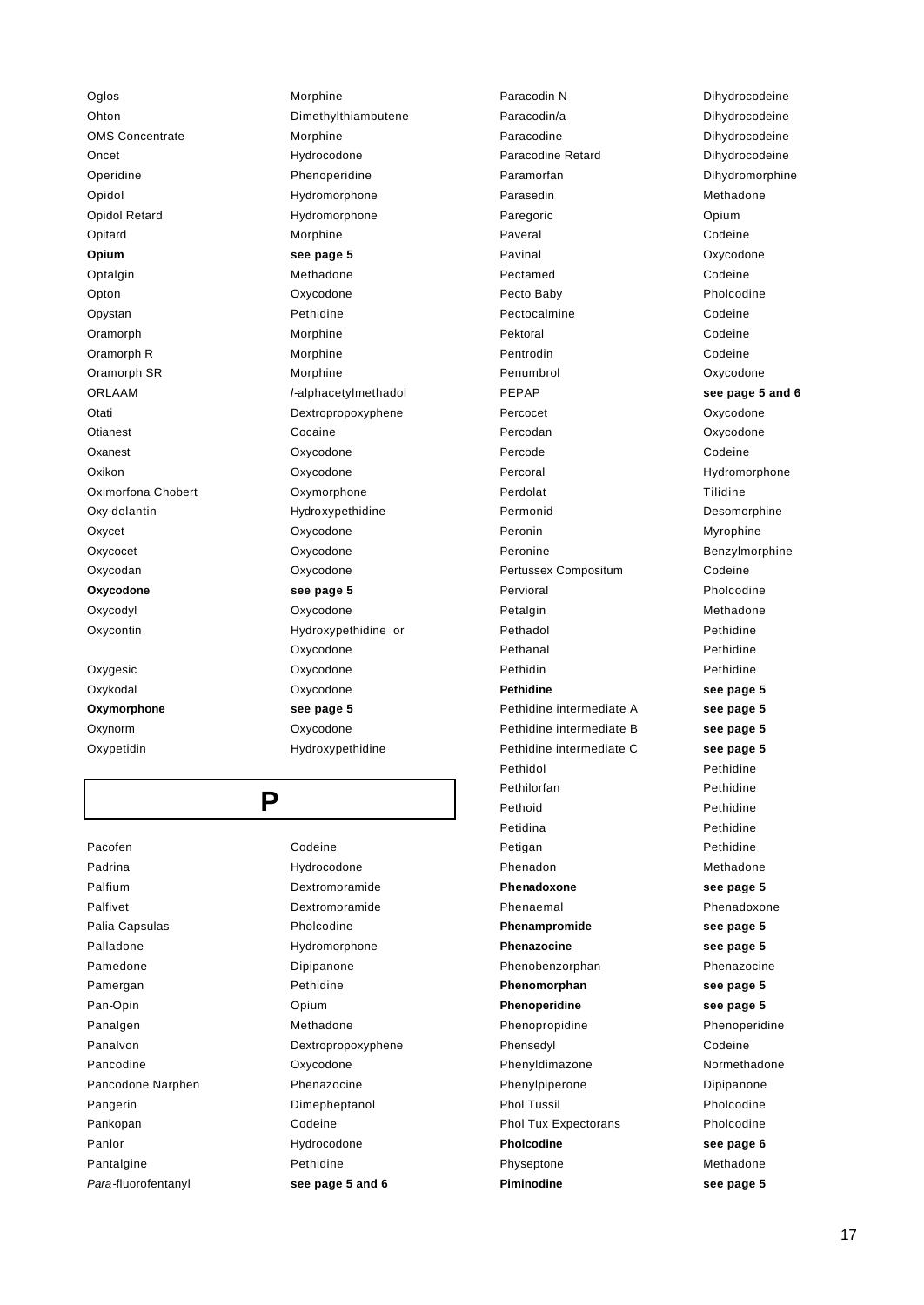Pipadone Dipipanone Piperidylamidone Dipipanone Piperidylmethadone Dipipanone Pipidone Dipipanone Piraud-Pect Codeine Piribenzamina Codeine Piridolan Piritramide Piridosal Pethidine **Piritramide see page 5** Pirosal Codeine Pleumolysin Codeine PMS Hydromorphone Polamidon Methadone Polamivet Methadone Polygesic **Hydrocodone** Poly Tussin **Hydrocodone** Porfolan Methadone PP-Cap Dextropropoxyphene Precedyl Pethidine Prinadol **Phenazocine** Prisilidene **Alphaprodine** Pro-Meperdan Pethidine **Proheptazine see page 5** Proladone **Oxycodone** Prolex Hydrocodone Promedol Trimeperidine Pronarcin **Oxycodone** Propachem Hydrocodone Propain Hydrocodone **Properidine see page 5 Propiram see page 6** Propoxifeno Dextropropoxyphene Propoxyphene Dextropropoxyphene Protuss Hydrocodone Proxyphezone Dextropropoxyphene Pseudococaine **Cocaine** Pseudocodeine **Codeine** Psicaine Cocaine Psyquil Compositum Pethidine PV Tussin **Hydrocodone** Pyrrolamidol Dextromoramide

Quotidon Methadone Q.V. Tussin **Hydrocodone** 

Quotidine Methadone

### **R**

**Q**

R 875 Dextromoramide R 1132 Diphenoxylate R 1406 Phenoperidine R 3365 Piritramide

R 39209 Alfentanil R 4263 Fentanyl R 4845 Bezitramide **Racemethorphan see page 5 Racemoramide see page 5 Racemorphan see page 5** Radipon Codeine Radyocodine Codeine Rapifen **Alfentanil** Reasec Diphenoxylate Recindal **Hydrocodone** Rectoceptal **Pholcodine** Relipain Morphine Remedacen Dihydrocodeine Remifentanil **see page 5** Rescudose Morphine Resulin Hydrocodone Resyl Plus **Codeine** RMS Morphine RMS Uniserts Morphine Ro-Codone Hydrocodone Robidone **Hydrocodone** Rogesic **Hydrocodone** Roni-Tuss **Hydrocodone** Rotussin SRC **Hydrocodone** Roxanol Morphine Roxicet Contract Contract Contract Contract Contract Contract Contract Contract Contract Contract Contract Contract Contract Contract Contract Contract Contract Contract Contract Contract Contract Contract Contract Contrac Roxicodone Oxycodone Roxiprin Oxycodone Ru-Tuss Hydrocodone

# **S**

S.M. Beta Retard Morphine Saintbois **Ethylmorphine** Sanasmol **Oxycodone** Sano-Tuss **Codeine** Sauteralgyl **Pethidine** Scolaudol Hydromorphone Scopedron **Oxycodone** Scopermid Desomorphine Scophedal **Oxycodone** Scophol **Oxycodone** Sedamidone Methadone Sedeks B Codeine Sedo-Rapide Methadone Sédol Morphine Sekodin Codeine Senodin-An Codeine Septa-Om Methadone Sevre-Long Morphine Sevredol **Morphine** Simesalgina **Pethidine** Sin-algin Methadone

S-T Forte 
Hydrocodone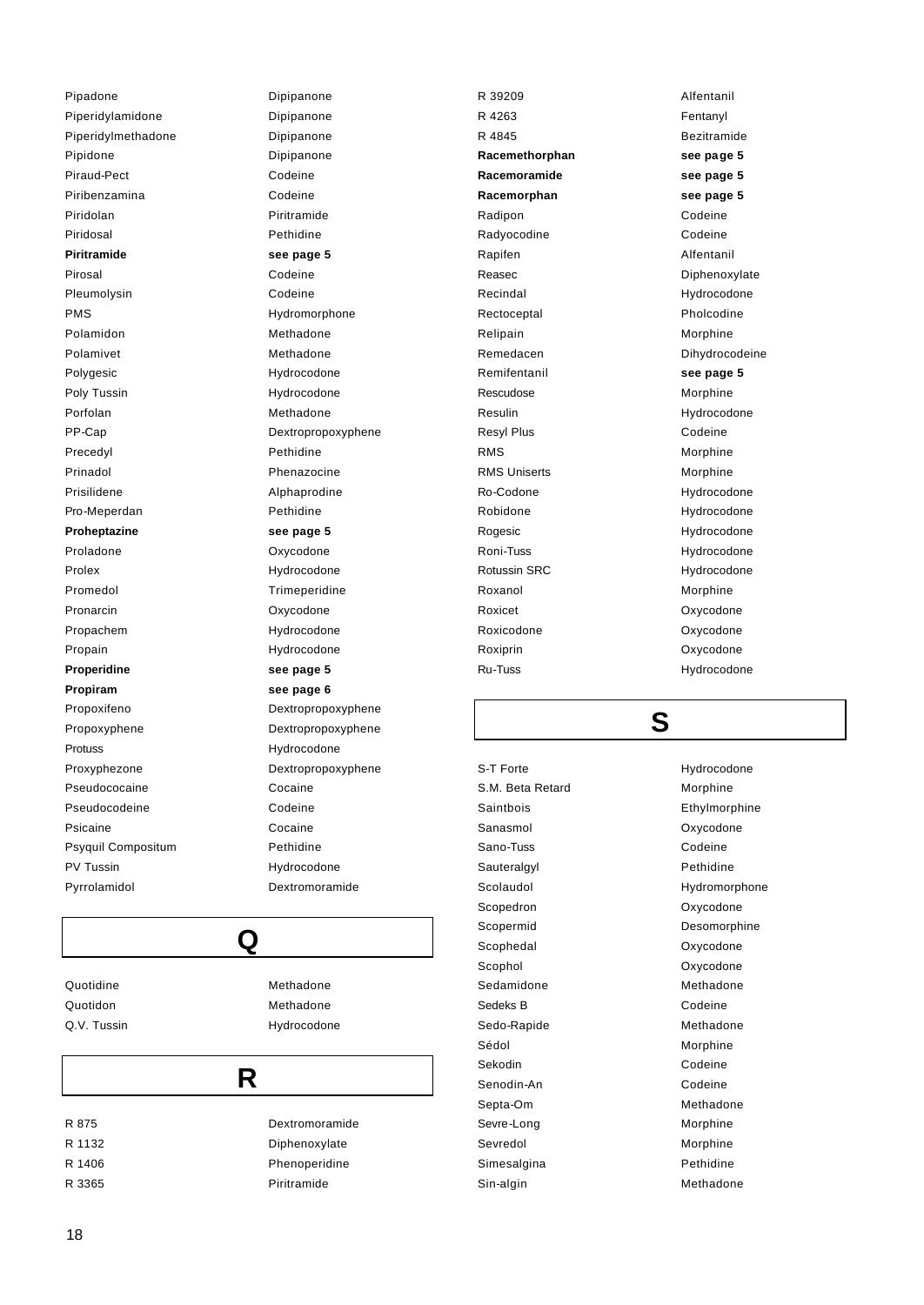Sinalgen Hydrocodone Sinkonin Hydrocodone Sintenyl Fentanyl Sintiodal Oxycodone Skenan Morphine Slovalgin **Morphine** Solucodan Hydrocodone Solucamphre Codeine Sophidone LP Hydromorphone Spantuss HD Hydrocodone Spasma Morphine Spasmedal **Pethidine** Spasmexine **Pethidine** Spasmo-algolysin Methadone Spasmo-dolisina Properidine Spasmo Barbamine Compositum Codeine Spasmo Cibalgine Compositum Codeine Spasmodolin Pethidine Spasmofen Morphine Spasmomedalgin Pethidine Spasmopan Codeine Spasmoplus **Codeine** Spasmosol Morphine Spasmoxale Dioxaphetyl Butyrate Spedro Codeine SRM-Rhotard Morphine Stagesic **Hydrocodone** Statex Morphine Statuss Green Hydrocodone Stellorphine Morphine Stupenal **Oxycodone** Stupenone **Oxycodone** Sublimaze Fentanyl Sufenta Sufentanil Sufenta Forte Sufentanil Sufenta Mite<br>
Sufentanil **Sufentanil see page 5** Supeudol Oxycodone Supotos Codeine Suppolosal **Pethidine** Supradol Pethidine Supragesic **Dextropropoxyphene** Supresin Oxycodone Supresin Forte **Oxycodone** SuTuss HC **Hydrocodone** Symoron Methadone Synkonin Hydrocodone Synlaudine Pethidine Synthanal Methadone Syrocol Codeine Syrup #4 Hydrocodone

Talvosilen **Codeine** Tanyl Fentanyl Tarminent Codeine Taurocolo Normethadone Tebacon Thebacon Tebodal Oxycodone Tecodine Oxydone Tega-Tussin Hydrocodone Temsaljin Codeine Teredan Hydrocodone Thalamonal **Fentanyl** Theba-Intran Morphine Thebacetyl Thebacon **Thebacon see page 5** Thebaine **see page 5** Theraflu C&C Codeine Thiofentanyl **see page 5 and 6** Tiamon Mono Dihydrocodeine Ticarda **Normethadone** Tikapect Normethadone Tilidin Tilidine **Tilidine see page 5** Tilitrate Tilidine Tinafon Normethadone Tinctura Opii **Opium** Toleron Tilidine Tossamine Codeine Toxambay Codeine Treuphadol Plus Codeine Triaminic **Hydrocodone** Tricodeine Codeine **Trimeperidine see page 5** Tucodil Hydrocodone Turanone Methadone Tuss Hydrocodone Tussadur HD Hydrocodone Tussafed HC **Hydrocodone** Tussafin **Hydrocodone** Tussal Methadone Tussaminic DH Hydrocodone Tussanil **Hydrocodone** Tusscodin retard Nicocodine Tussend Hydrocodone Tusset Hydrocodone Tussgen Hydrocodone Tussifed Codeine Tussigon Hydrocodone Tussin V Hydrocodone Tussionex **Hydrocodone** Tussioney **Hydrocodone** Tusso Codeine

Themalon Diethylthiambutene Tuscodin Dihydrocodeine or Hydrocodone Tylox Oxycodone Tyrodone Hydrocodone

**T**

T-Gesic **Hydrocodone**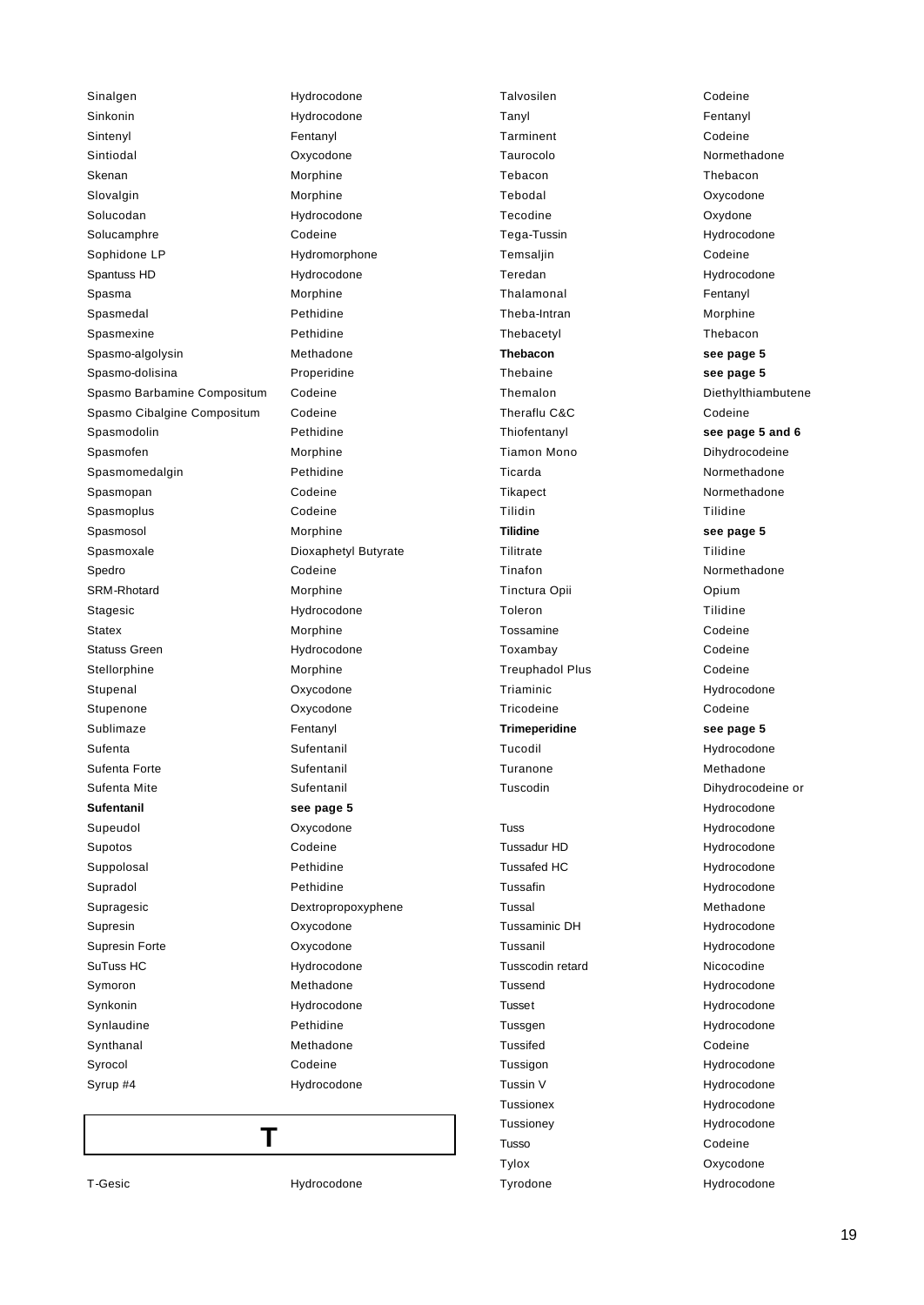|             |                          | Vitamidona | Pethidine          |
|-------------|--------------------------|------------|--------------------|
|             |                          | Vitussin   | Hydrocodone        |
|             | U                        | Volpan     | Codeine            |
| U-Gesic     | Hydrocodone              |            |                    |
| Ultiva      | Remifentanil             |            |                    |
| Ultragesic  | Hydrocodone              |            | W                  |
| Uni-Tuss HC | Hydrocodone              |            |                    |
| Uquicodid   | Hydrocodone              | Wellconal  | Dipipanone         |
|             |                          | Winadeine  | Codeine            |
|             |                          |            |                    |
|             | $\mathsf{V}$             |            |                    |
|             |                          |            | X                  |
| Valbine     | Oxycodone                |            |                    |
| Valoren     | Tilidine                 | Xalgix     | Dextropropoxyphene |
| Valoron     | Tilidine                 |            |                    |
| Valtran     | Tilidine                 |            |                    |
| Vanacon     | Hydrocodone              |            |                    |
| Vanex       | Hydrocodone              |            | Y                  |
| Vanex-HD    | Hydrocodone              |            |                    |
| Vatrem      | Dextropropoxyphene       | Ydrocod    | Hydrocodone        |
| Vemonyl     | Methadone                |            |                    |
| Vendal      | Morphine or Nicomorphine |            |                    |
| Vendone     | Hydrocodone              |            | Z                  |
| Veryl       | Normethadone             |            |                    |
| Vetuss HC   | Hydrocodone              |            |                    |
| Vicefeno    | Dextropropoxyphene       | Zefalgin   | Methadone          |
| Vicodin     | Hydrocodone              | Zeller     | Codeine            |
| Vicoprofen  | Hydrocodone              | Zydone     | Hydrocodone        |
| Vidone      | Hydrocodone              |            |                    |
| Vilan       | Nicomorphine             |            |                    |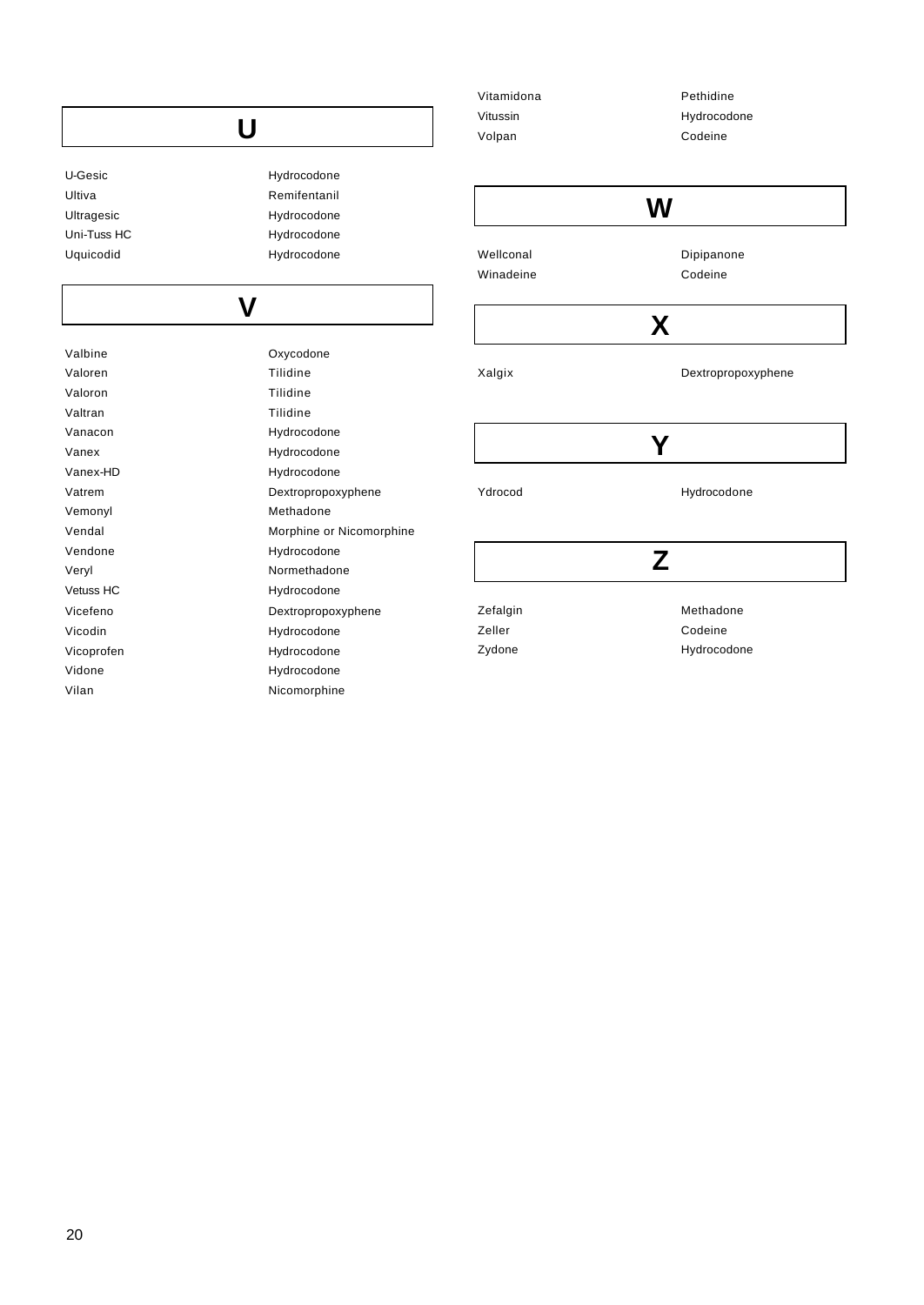**3**

#### **TABLES SHOWING THE PURE ANHYDROUS DRUG CONTENT OF DRUGS LISTED IN THE SCHEDULES OF THE 1961 CONVENTION**

#### *Table 1*

#### *Drugs and conversion factors for esters, ethers and salt Calculated on the basis of the pure anhydrous drug contents*

| Drug                     | Ester/ether/salt                  | Approximate<br>pure<br>anhydrous<br>drug content<br>(percentage) | Drug                 | Ester/ether/salt                  | Approximate<br>pure<br>anhydrous<br>drug content<br>(percentage) |
|--------------------------|-----------------------------------|------------------------------------------------------------------|----------------------|-----------------------------------|------------------------------------------------------------------|
| Acetorphine              | Hydrochloride                     | 93                                                               |                      | Cyclobarbiturate                  | 56                                                               |
| Acetyldihydrocodeine     | Hydrochloride                     | 90                                                               |                      | Cyclopentobarbiturate             | 57                                                               |
| Alfentanil               | Hydrochloride (1H <sub>2</sub> O) | 88                                                               | Codeine (cont'd)     | Hydriodide                        | 70                                                               |
| Allylprodine             | Hydrochloride                     | 89                                                               |                      | Hydrobromide (2H <sub>2</sub> O)  | 72                                                               |
| Alpha-methylfentanyl     | Hydrochloride                     | 91                                                               |                      | Hydrochloride (2H <sub>2</sub> O) | 81                                                               |
| Alpha-methylthiofentanyl | Hydrochloride                     | 91                                                               |                      | Methylbromide                     | 76                                                               |
| Alphacetylmethadol       | Hydrochloride                     | 91                                                               |                      | Phenobarbiturate                  | 56                                                               |
| Alphaprodine             | Hydrochloride                     | 88                                                               |                      | Phosphate (2H <sub>2</sub> O)     | 74                                                               |
| Anileridine              | Dihydrochloride                   | 83                                                               |                      | Phosphate $(12H2O)$               | 71                                                               |
|                          | Phosphate                         | 78                                                               |                      | Salicylate                        | 68                                                               |
| Benzethidine             | Hydrobromide                      | 82                                                               |                      | Sulfate                           | 86                                                               |
|                          | Hydrochloride                     | 91                                                               |                      | Sulfate (3H <sub>2</sub> O)       | 80                                                               |
| Benzylmorphine           | Hydrochloride                     | 91                                                               |                      | Sulfate (5H <sub>2</sub> O)       | 76                                                               |
|                          | Methylsulfonate                   | 80                                                               | Codeine-N-oxide      | Hydrochloride (1H <sub>2</sub> O) | 85                                                               |
| Beta-hydroxyfentanyl     | Hydrochloride                     | 91                                                               | Desomorphine         | Hydrobromide                      | 77                                                               |
| Beta-hydroxy-3-          | Hydrochloride                     | 91                                                               |                      | Hydrochloride                     | 88                                                               |
| methylfentanyl           |                                   |                                                                  |                      | Sulfate (2H <sub>2</sub> O)       | 80                                                               |
| Betaprodine              | Hydrochloride                     | 88                                                               | Dextromoramide       | <b>Bitartrate</b>                 | 72                                                               |
| Bezitramide              | Hydrochloride                     | 93                                                               |                      | Dihydrochloride                   | 84                                                               |
| Clonitazene              | Hydrochloride                     | 91                                                               |                      | Hydrochloride                     | 92                                                               |
|                          | Methylsulfonate                   | 80                                                               | Dextropropoxyphene   | Hydrochloride                     | 90                                                               |
| Cocaine                  | <b>Benzoate</b>                   | 71                                                               |                      | Napsylate $(1H2O)$                | 60                                                               |
|                          | <b>Borate</b>                     | 83                                                               | Diampromide          | Sulfate                           | 77                                                               |
|                          | Citrate                           | 83                                                               | Diethylthiambutene   | Hydrochloride                     | 89                                                               |
|                          | Formate                           | 87                                                               | Difenoxin            | Hydrochloride                     | 92                                                               |
|                          | Hydriodide                        | 70                                                               | Dihydrocodeine       | <b>Bitartrate</b>                 | 67                                                               |
|                          | Hydrobromide                      | 79                                                               |                      | Bitartrate $(1H2O)$               | 64                                                               |
|                          | Hydrochloride                     | 89                                                               |                      | Hydrochloride                     | 89                                                               |
|                          | Lactate                           | 77                                                               |                      | Phosphate                         | 75                                                               |
|                          | Nitrate (2H <sub>2</sub> O)       | 83                                                               |                      | Thiocyanate                       | 84                                                               |
|                          | Salicylate                        | 69                                                               | Dihydromorphine      | 6-glucuronide                     | 62                                                               |
|                          | Sulfate                           | 76                                                               |                      | Hydriodide                        | 69                                                               |
|                          | Tartrate                          | 80                                                               |                      | Hydrochloride                     | 89                                                               |
| Codeine                  | Base (1H <sub>2</sub> O)          | 94                                                               |                      | Picrate                           | 56                                                               |
|                          | Acetate (2H <sub>2</sub> O)       | 76                                                               | Dimenoxadol          | Hydrochloride                     | 90                                                               |
|                          | Allobarbiturate                   | 59                                                               | Dimepheptanol        | Hydrochloride                     | 90                                                               |
|                          | <b>Barbiturate</b>                | 62                                                               | Dimethylthiambutene  | Hydrochloride                     | 88                                                               |
|                          | Camphosulfonate                   | 56                                                               | Dioxaphetyl butyrate | Hydrochloride                     | 91                                                               |
|                          | Citrate                           | 82                                                               | Diphenoxylate        | Hydrochloride                     | 93                                                               |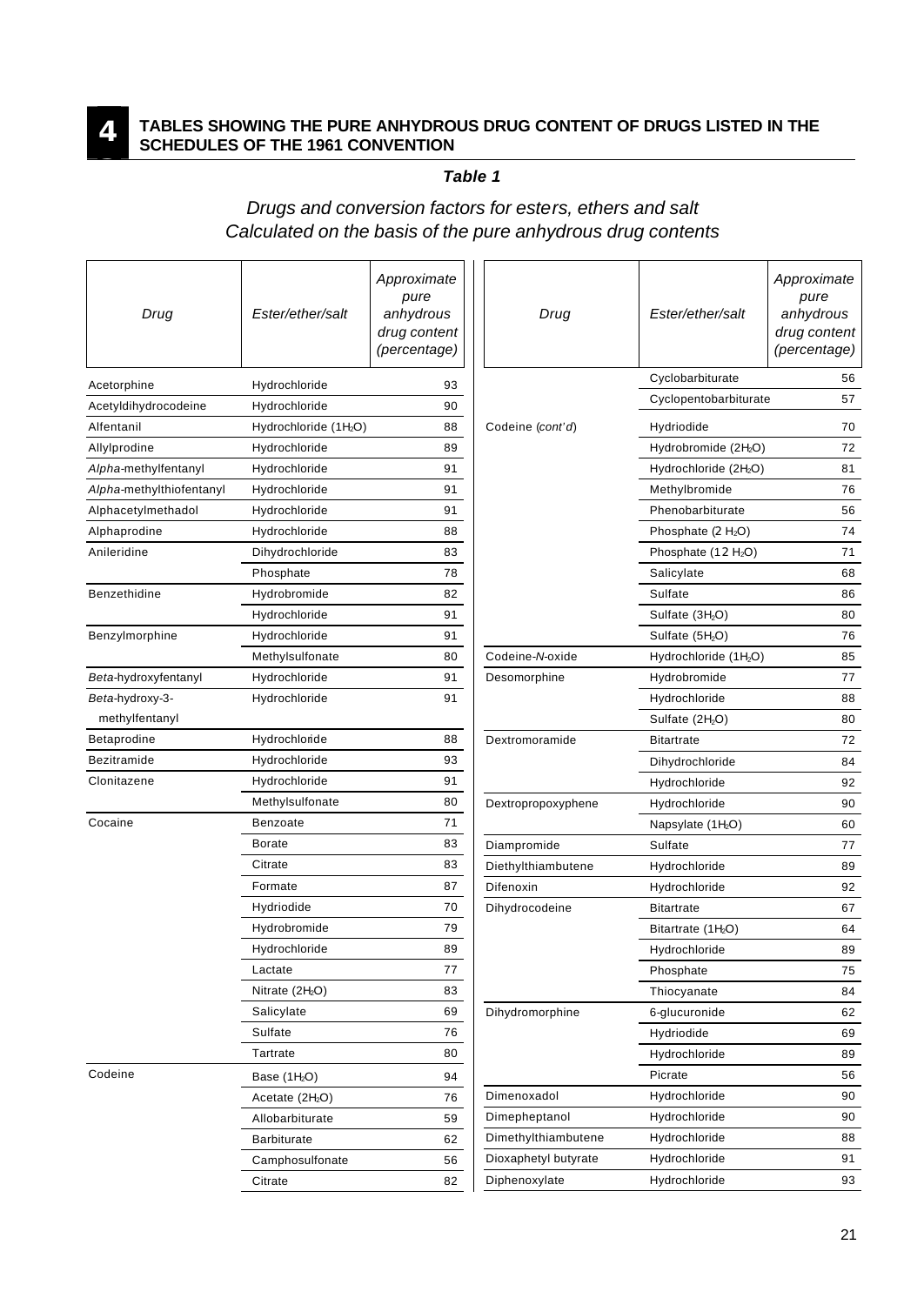| Drug                                    | Ester/ether/salt                   | Approximate<br>pure<br>anhydrous<br>drug content<br>(percentage) |  |
|-----------------------------------------|------------------------------------|------------------------------------------------------------------|--|
| Dipipanone                              | Hydrobromide<br>81                 |                                                                  |  |
|                                         | 91<br>Hydrochloride                |                                                                  |  |
|                                         | Hydrochloride (1H <sub>2</sub> O)  | 87                                                               |  |
| Ecgonine                                | 2,6-dimethylbenzoylmethylester     | 56                                                               |  |
| Ecgonine (cont'd)                       | Benzoylester (4H <sub>2</sub> O)   |                                                                  |  |
|                                         | Benzoylethylester                  | 58                                                               |  |
|                                         | Benzoylpropylester                 | 56                                                               |  |
|                                         | Cinnamoylmethylester               | 56                                                               |  |
|                                         | Difluorobenzoylester               | 47                                                               |  |
|                                         | Ethylester                         | 87                                                               |  |
|                                         | Hydrochloride                      | 84                                                               |  |
|                                         | meta-hydroxybenzoylester           | 49                                                               |  |
|                                         | Methylester                        | 93                                                               |  |
|                                         | Methylester Hydrochloride          | 79                                                               |  |
|                                         | Phenylacetylmethylester            | 58                                                               |  |
| Ethylmethylthiambutene                  | Hydrochloride                      | 88                                                               |  |
| Ethylmorphine                           | Camphosulfonate                    | 57                                                               |  |
|                                         | Hydrobromide                       | 80                                                               |  |
|                                         | Hydrochloride (2H <sub>2</sub> O)  | 81                                                               |  |
|                                         | Methyliodide                       | 69                                                               |  |
|                                         | Phenobarbiturate                   | 57                                                               |  |
| Etonitazene                             | Hydrochloride                      | 92                                                               |  |
| Etorphine                               | 3-methylether                      | 97                                                               |  |
|                                         | Hydrochloride                      | 92                                                               |  |
| Etoxeridine                             | Hydrochloride                      | 90                                                               |  |
| Fentanyl                                | Citrate                            | 64                                                               |  |
| Furethidine                             | Hydrobromide                       | 82                                                               |  |
|                                         | Methyliodide                       | 72                                                               |  |
|                                         | Picrate                            | 61                                                               |  |
| Heroin                                  | Hydrochloride (1H <sub>2</sub> O)  | 87                                                               |  |
|                                         | Methyliodide                       | 72                                                               |  |
| Hydrocodone                             | Bitartrate (22H <sub>2</sub> O)    | 61                                                               |  |
|                                         | Citrate                            | 61                                                               |  |
|                                         | Hydriodide                         | 70                                                               |  |
|                                         | Hydrochloride (1H <sub>2</sub> O)  | 85                                                               |  |
|                                         | Hydrochloride (2H <sub>2</sub> O)  | 81                                                               |  |
|                                         | Hydrochloride (22H <sub>2</sub> O) | 79                                                               |  |
|                                         | Methyliodide                       | 68                                                               |  |
|                                         | Phosphate                          | 75                                                               |  |
|                                         | Terephthalate                      | 64                                                               |  |
| Hydromorphinol                          | Bitartrate $(1H2O)$                | 64                                                               |  |
|                                         | Hydrochloride (3H <sub>2</sub> O)  | 77                                                               |  |
| Hydromorphone                           | 3-glucuronide<br>62                |                                                                  |  |
|                                         | Hydrochloride<br>89                |                                                                  |  |
|                                         | Sulfate                            | 85                                                               |  |
|                                         | Terephthalate                      | 63                                                               |  |
| Hydroxypethidine<br>Hydrochloride<br>88 |                                    |                                                                  |  |

| Drug                         | Ester/ether/salt                  | Approximate<br>pure<br>anhydrous<br>drug content<br>(percentage) |
|------------------------------|-----------------------------------|------------------------------------------------------------------|
| Isomethadone<br>Hydrobromide |                                   | 79                                                               |
|                              | Hydrochloride                     | 89                                                               |
|                              | Hydrochloride (1H <sub>2</sub> O) | 85                                                               |
| Ketobemidone                 | Hydrochloride                     | 87                                                               |
| Levomethorphan               | <b>Bitartrate</b>                 | 64                                                               |
|                              | Hydrobromide                      | 77                                                               |
| Levomoramide                 | Dihydrochloride                   | 84                                                               |
| Levophenacylmorphan          | Hydrochloride                     | 91                                                               |
|                              | Methylsulfonate                   | 79                                                               |
| Levorphanol                  | Bitartrate $(2H2O)$               | 58                                                               |
|                              | Hydrochloride                     | 88                                                               |
| Metazocine                   | Hydrobromide                      | 74                                                               |
|                              | Hydrochloride (1H <sub>2</sub> O) | 81                                                               |
| Methadone                    | <b>Bitartrate</b>                 | 67                                                               |
|                              | Hydrobromide                      | 79                                                               |
|                              | Hydrochloride                     | 90                                                               |
| Methyldesorphine             | Hydrochloride                     | 89                                                               |
| 3-methylfentanyl             | Hydrochloride                     | 91                                                               |
| 3-methylthiofentanyl         | Hydrochloride                     | 91                                                               |
| Metopon                      | Hydrochloride                     | 89                                                               |
| Morpheridine                 | Dihydrochloride                   | 83                                                               |
|                              | Picrate                           | 60                                                               |
| Morphine                     | Base $(1H2O)$                     | 94                                                               |
|                              | Acetate $(3H2O)$                  | 71                                                               |
|                              | Citrate                           | 82                                                               |
|                              | 3,6-diglucuronide                 | 45                                                               |
|                              | Gluconate                         | 59                                                               |
|                              | 3-glucuronide                     | 62                                                               |
|                              | 6-glucuronide                     | 62                                                               |
|                              | Hydriodide (2H <sub>2</sub> O)    | 64                                                               |
|                              | Hydrobromide                      | 78                                                               |
|                              | Hydrobromide (2H <sub>2</sub> O)  | 71                                                               |
|                              | Hydrochloride                     | 89                                                               |
|                              | Hydrochloride (3H <sub>2</sub> O) | 76                                                               |
|                              | Hypophosphite                     | 81                                                               |
|                              | Isobutyrate                       | 76                                                               |
|                              | Lactate                           | 76                                                               |
|                              | Meconate $(5H2O)$                 | 66                                                               |
|                              | Methylbromide                     | 75                                                               |
|                              | Methylchloride                    | 85                                                               |
|                              | Methyliodide                      | 67                                                               |
|                              | Methylsulfonate                   | 75                                                               |
|                              | 3-monoacetyl                      | 87                                                               |
|                              | 6-monoacetyl                      | 87                                                               |
|                              | Mucate                            | 58                                                               |
|                              | Nitrate                           | 82                                                               |
|                              | Phenylpropionate                  | 66                                                               |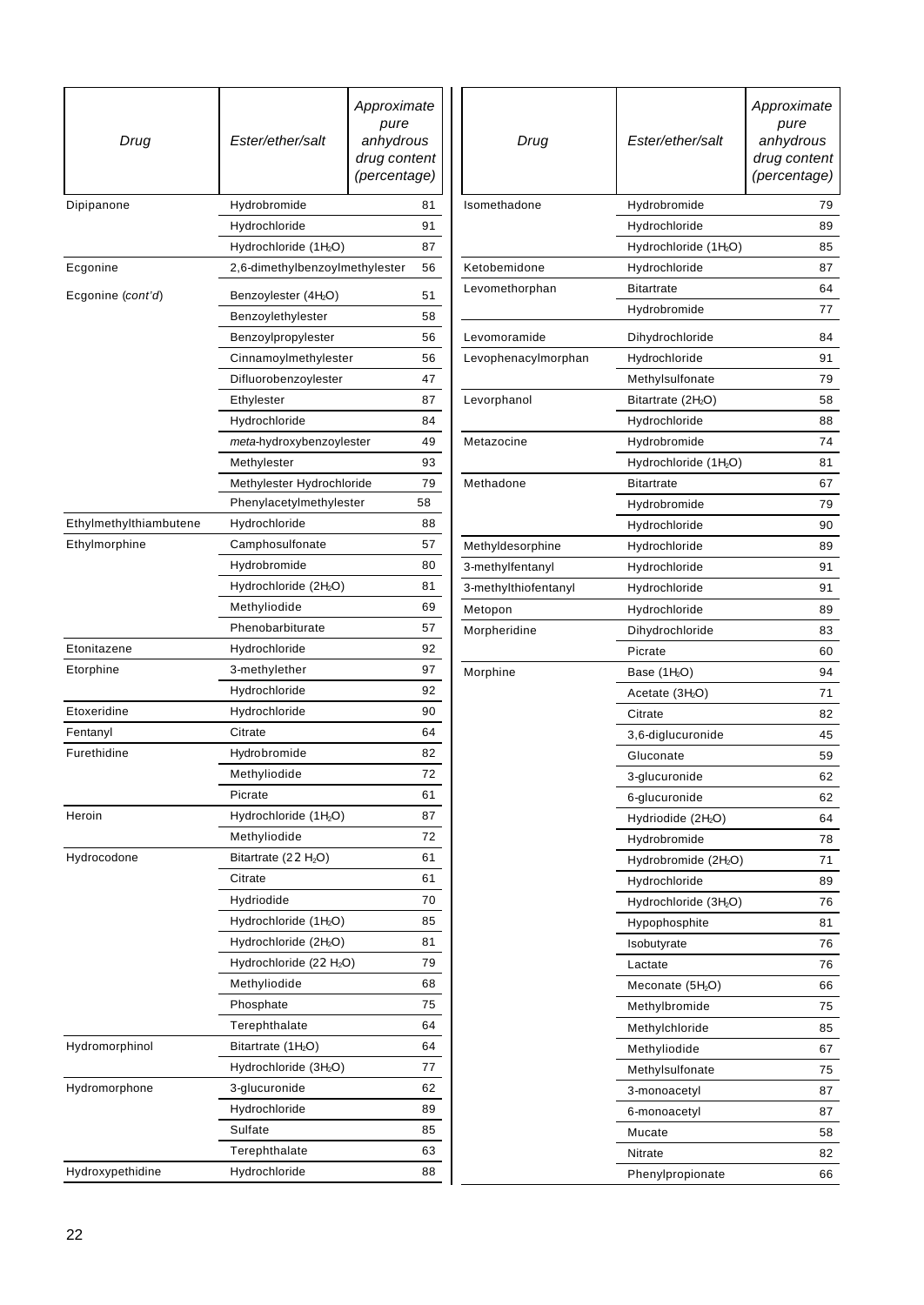| Drug                     | Ester/ether/salt                  | Approximate<br>pure<br>anhydrous<br>drug content<br>(percentage) | Drug           | Ester/ether/salt                                           | Approximate<br>pure<br>anhydrous<br>drug content<br>(percentage) |
|--------------------------|-----------------------------------|------------------------------------------------------------------|----------------|------------------------------------------------------------|------------------------------------------------------------------|
|                          | Phosphate (2H <sub>2</sub> O)     | 73                                                               | Phenampromide  | Hydrochloride                                              | 88                                                               |
|                          | Phthalate (5H <sub>2</sub> O)     | 69                                                               | Phenazocine    | Hydrobromide                                               | 80                                                               |
|                          | 3-propionyl                       | 84                                                               |                | Hydrobromide (2H <sub>2</sub> O)                           | 78                                                               |
|                          | Stearate                          | 50                                                               |                | Hydrochloride                                              | 90                                                               |
|                          | Sulfate (5H <sub>2</sub> O)       | 75                                                               |                | Methylsulfonate                                            | 77                                                               |
|                          | Tartrate (3H <sub>2</sub> O)      | 74                                                               |                |                                                            |                                                                  |
|                          | Valerate                          | 74                                                               | Phenomorphan   | Bitartrate (1H <sub>2</sub> O)<br>Hydrobromide             | 67<br>81                                                         |
| Morphine-N-oxide         | Quinate                           | 60                                                               |                |                                                            |                                                                  |
| Myrophine                | Hydrochloride                     | 94                                                               |                | Methylbromide                                              | 79                                                               |
| <b>MPPP</b>              | Hydrochloride                     | 87                                                               | Phenoperidine  | Hydrochloride                                              | 91                                                               |
| Nicocodine               | Hydrochloride                     | 92                                                               | Pholcodine     | Base (1H <sub>2</sub> O)                                   | 96                                                               |
| Nicomorphine             | Hydrochloride                     | 93                                                               |                | Bitartrate (3H <sub>2</sub> O)                             | 52                                                               |
| Noracymethadol           | Gluconate                         | 63                                                               |                | Citrate                                                    | 67                                                               |
|                          | Hydrochloride                     | 90                                                               |                | Guaiacolsulfonate                                          | 66                                                               |
| Norcodeine               | Acetate                           | 83                                                               |                | Hydrochloride                                              | 92                                                               |
|                          | Hydriodide (1H <sub>2</sub> O)    | 66                                                               |                | Phenylacetate                                              | 75                                                               |
|                          | Hydrochloride (3H <sub>2</sub> O) | 76                                                               |                | Phosphate                                                  | 80                                                               |
|                          | Nitrate<br>Platinichloride        | 82<br>58                                                         |                | Sulfonate                                                  | 83                                                               |
|                          | Sulfate                           | 74                                                               |                | Tartrate                                                   | 73                                                               |
| Norlevorphanol           | Hydrobromide                      | 75                                                               | Piminodine     | Dihydrochloride                                            | 83                                                               |
|                          | Hydrochloride                     | 87                                                               |                | Ethylsulfonate                                             | 77                                                               |
| Normethadone             | Hydrobromide                      | 79                                                               | Proheptazine   | Citrate                                                    | 59                                                               |
|                          | Hydrochloride                     | 89                                                               |                | Hydrobromide                                               | 77                                                               |
|                          | Methyliodide                      | 68                                                               |                |                                                            |                                                                  |
|                          | Oxalate                           | 77                                                               |                | Hydrochloride                                              | 88                                                               |
|                          | Picrate                           | 56                                                               | Properidine    | Hydrochloride                                              | 88                                                               |
| Normorphine              | Base (6H <sub>2</sub> O)          | 72                                                               | Propiram       | Fumarate                                                   | 70                                                               |
|                          | Hydrochloride (1H <sub>2</sub> O) | 83                                                               | Racemethorphan | <b>Bitartrate</b>                                          | 64                                                               |
| Norpipanone              | Hydrobromide                      | 81                                                               |                | Hydrobromide                                               | 77                                                               |
|                          | Hydrochloride                     | 90                                                               | Racemoramide   | <b>Bitartrate</b>                                          | 72                                                               |
| Oxycodone                | <b>Bitartrate</b>                 | 68                                                               |                | Dihydrochloride                                            | 84                                                               |
|                          | Camphosulfonate                   | 58                                                               |                | Tartrate (4H <sub>2</sub> O)                               | 64                                                               |
|                          | Hydrochloride                     | 90                                                               | Racemorphan    | <b>Bitartrate</b>                                          | 63                                                               |
|                          | Hydrochloride (3H <sub>2</sub> O) | 78                                                               |                | Hydrobromide (2H <sub>2</sub> O)                           | 74                                                               |
|                          | Phenylpropionate                  | 68                                                               |                | Hydrochloride                                              | 88                                                               |
|                          | Phosphate                         | 76                                                               | Remifentanil   | Hydrochloride                                              | 91                                                               |
|                          | Terephthalate                     | 79                                                               | Sufentanil     | Citrate                                                    | 67                                                               |
| Oxymorphone              | Hydrochloride                     | 89                                                               | Thebacon       | Hydrochloride                                              | 90                                                               |
|                          | Hydrochloride (1H <sub>2</sub> O) | 85                                                               | Thebaine       | <b>Bitartrate</b>                                          | 68                                                               |
| Para-fluorofentanyl      | Hydrochloride                     | 91                                                               |                | Bitartrate (1H <sub>2</sub> O)                             | 65                                                               |
| PEPAP                    | Hydrochloride                     | 90                                                               |                | Hydrochloride (1H <sub>2</sub> O)                          | 85                                                               |
| Pethidine                | Hydrochloride                     | 87                                                               |                |                                                            | 74                                                               |
| Pethidine intermediate B | Hydrobromide                      | 74                                                               |                | Oxalate (1H <sub>2</sub> O)<br>Oxalate (6H <sub>2</sub> O) |                                                                  |
|                          | Hydrochloride                     | 86                                                               |                |                                                            | 61                                                               |
| Phenadoxone              | Hydrochloride                     | 91                                                               |                | Salicylate                                                 | 69                                                               |
|                          |                                   |                                                                  | Thiofentanyl   | Hydrochloride                                              | 90                                                               |